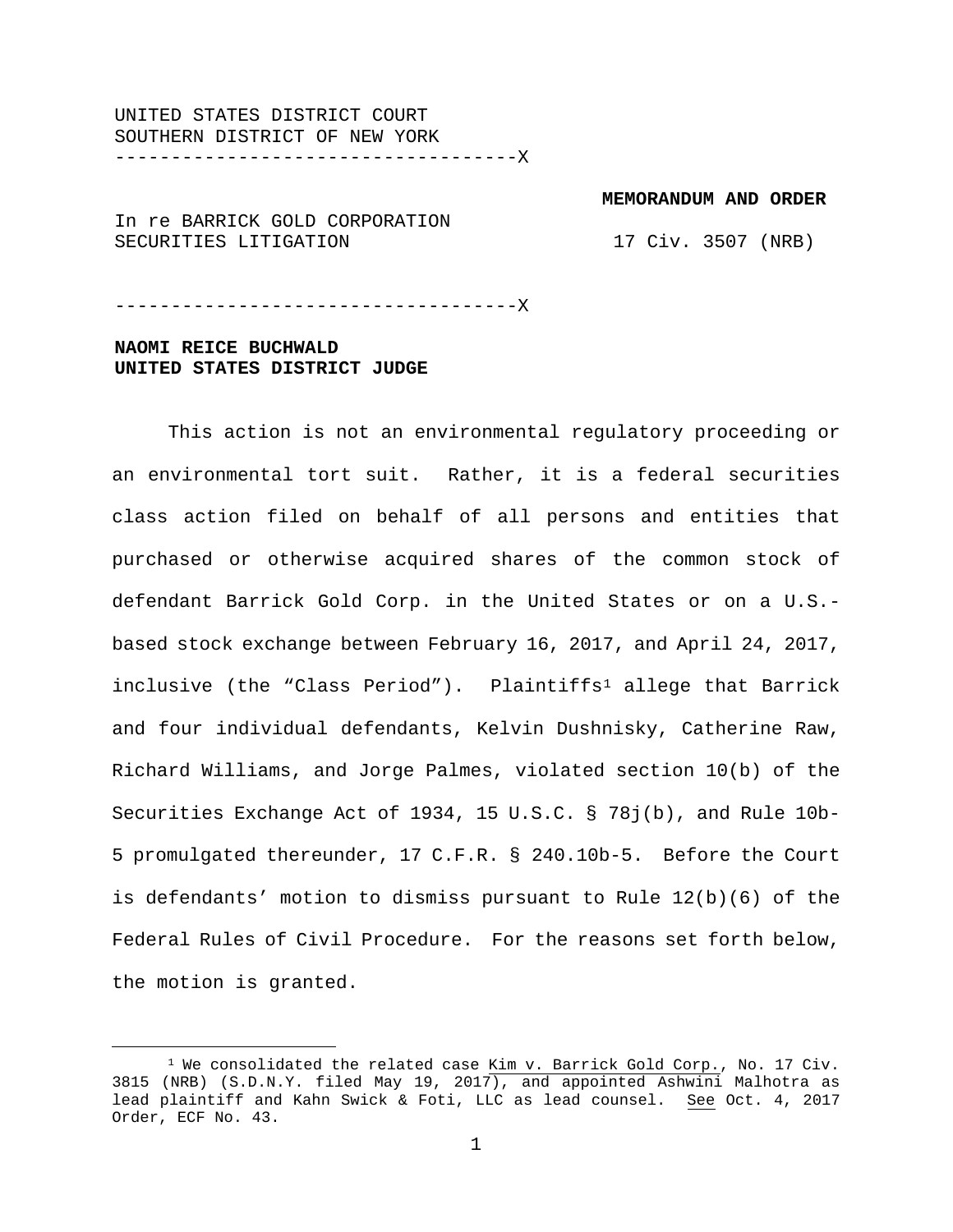#### **I. Background**

The following allegations are drawn from plaintiffs' amended complaint ("AC") [ECF No. 45], and are assumed to be true for the purposes of this motion. See Glob. Network Commc'ns, Inc. v. City of New York, 458 F.3d 150, 154 (2d Cir. 2006). We also consider any "statements or documents incorporated into the complaint by reference, legally required public disclosure documents filed with [he [Securities and Exchange Commission ("SEC")], and documents possessed by or known to the plaintiffs and upon which they relied" in bringing this action.<sup>2</sup> ATSI Commc'ns, Inc. v. Shaar Fund, Ltd., 493 F.3d 87, 98 (2d Cir. 2007).

### **A. Factual Background**

#### **1. Barrick Gold and the Veladero Mine**

Barrick Gold Corporation, based in Toronto, is the largest gold mining company in the world. AC ¶ 23. Its common stock trades on the New York Stock Exchange (NYSE) under the ticker ABX.<sup>[3](#page-1-1)</sup> AC ¶ 23. As part of its gold mining business, Barrick operates a

<span id="page-1-0"></span> <sup>2</sup> In particular, we consider: (1) Barrick's September 25, 2015 press release, Declaration of Ada Fernandez Johnson ex. 1, Feb. 2, 2017, ECF No. 50- 1; (2) Barrick's September 15, 2016 press release, id. ex. 2, ECF No. 50-2; (3) Barrick's October 4, 2016 press release, id. ex. 5, ECF No. 50-5; (4) a transcript of a February 16, 2017 conference call, id. ex. 6, ECF No. 50-6; (5) Barrick's March 29, 2017 press release, Letter from Kim E. Miller to the Court, Aug. 27, 2017, ECF No. 58-1; (6) Barrick's March 30, 2017 press release, Fernandez Johnson Decl. ex. 8, ECF No. 50-8; (7) Barrick's April 6, 2017 press release, id. ex. 9, ECF No. 50-9; and (8) Barrick's April 24, 2017 press release, id. ex. 10, ECF No. 50-10.

<span id="page-1-1"></span><sup>&</sup>lt;sup>3</sup> Barrick also trades on the Toronto Stock Exchange, though the parties agree that only transactions in the United States or on U.S.-based exchanges (i.e., those on the NYSE) are the subject of this suit. See generally Morrison v. Nat'l Austl. Bank, Ltd., 561 U.S. 247 (2010).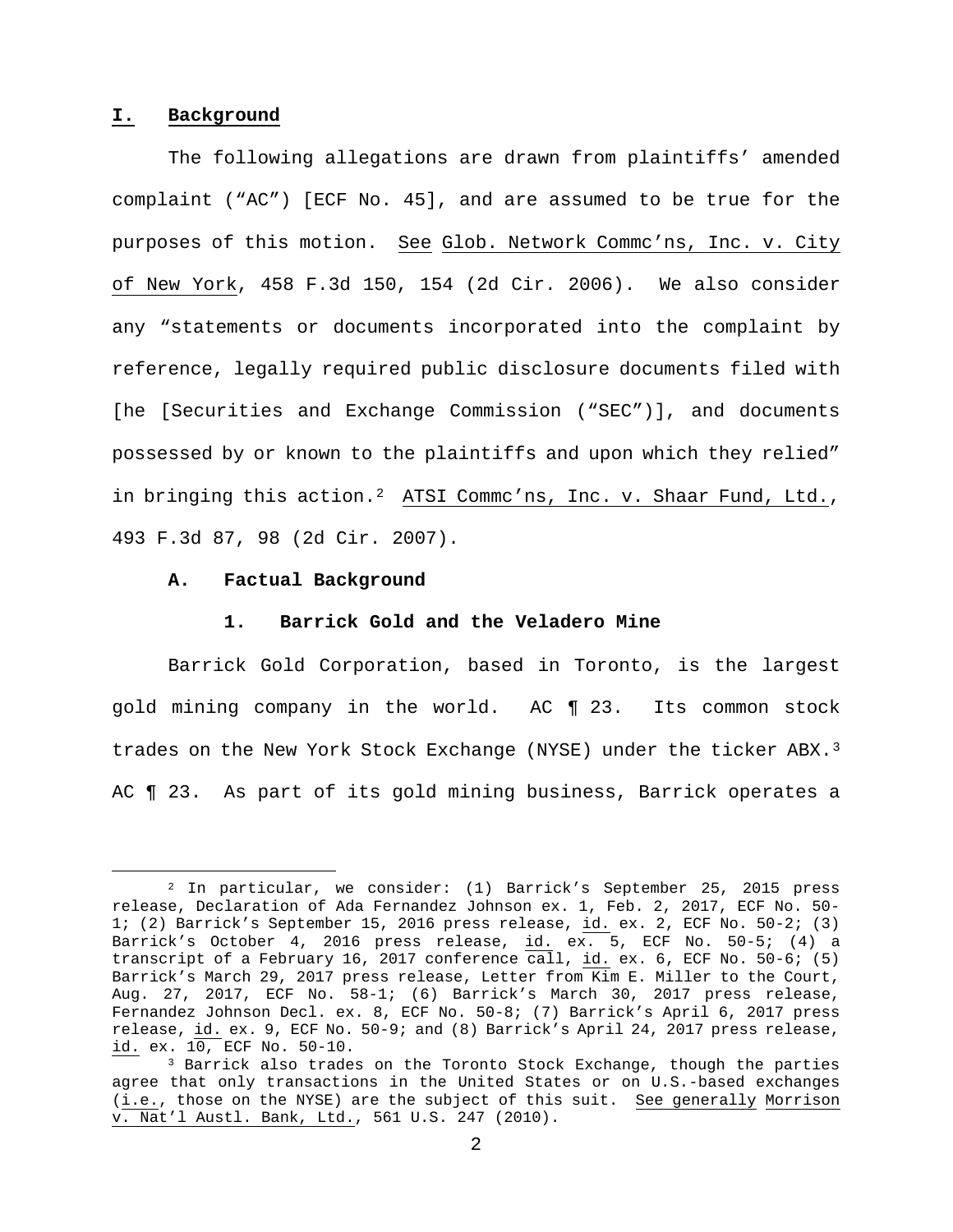number of mines, including the Veladero mine in San Juan province, Argentina. AC ¶¶ 29, 31. Four Barrick employees are of particular relevance here and are named as individual defendants: (1) Kelvin Dushnisky, Barrick's President and Director during the Class Period; (2) Catherine Raw, Barrick's CFO and Executive Vice President during the Class Period; (3) Richard Williams, Barrick's COO during the Class Period, and (4) Jorge Palmes, the Barrick Executive General Manager overseeing the Veladero mine. AC ¶¶ 24- 27.

The Veladero mine was opened in 2005 and is located on the Argentine side of the Andes Mountains at an elevation of 4,000 to 4,850 meters above sea level (approximately 13,000 to 16,000 feet). AC ¶ 31. Veladero is a strip mine, at which gold is extracted through the following process: First, ore is extracted from an open pit. AC ¶ 31. Second, the ore is crushed and transported by conveyor to a "leach pad." AC ¶ 32. Third, gold is "leached," i.e., extracted, from the ore in the leach pad area through a series of chemical processes known as gold cyanidation, where a cyanide-based solution is poured over the crushed ore in order to separate the gold from other materials. AC ¶ 32. Finally, the gold is then formed into semi-pure alloy bars, also known as doré bars, which are then transported to a refinery for further processing. AC ¶ 32. Barrick estimated that as of December 31, 2016, the Veladero mine contained 3.3 million ounces of "measured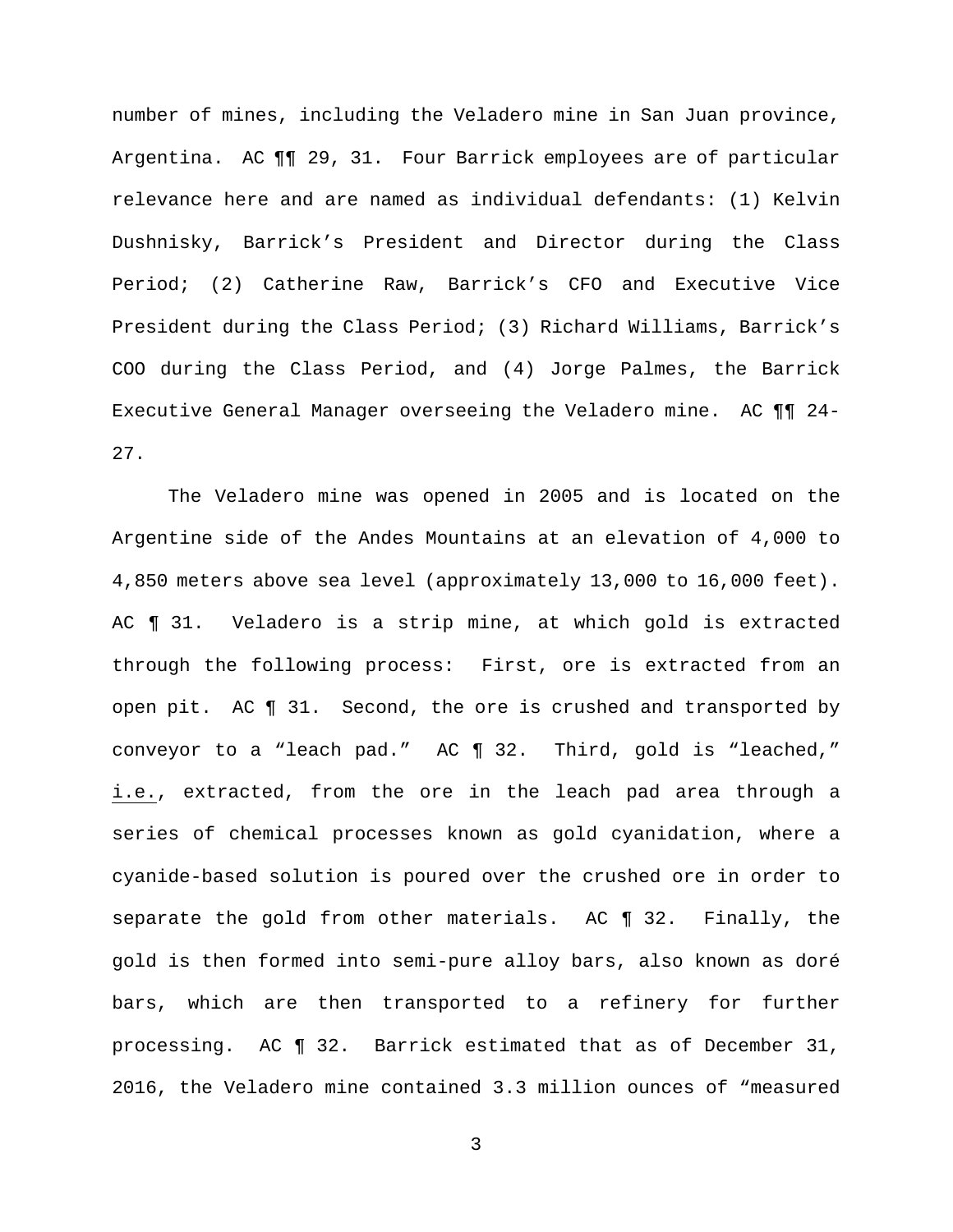and indicated gold resources" and 6.7 million ounces in "proven and provable gold reserves."[4](#page-3-0)

According to a confidential witness CW1, who worked for Barrick between February 2001 and February 2016 and was the Process Chief at Veladero in September 2015, Barrick and the Veladero mine had a culture of focusing on and maintaining production targets. AC ¶¶ 45-46. CW1 was required to report daily production numbers to corporate headquarters in Toronto (and Dushnisky in particular) and would be required to explain what remedial steps were being taken when production was below target. AC ¶¶ 45, 84. When accidents and incidents occurred, Barrick focused on maintaining production and "would just push employees to try and recuperate the lost production." AC ¶ 46.

## **2. Prior Incidents at Veladero**

Veladero experienced two incidents involving spills of cyanide solution in September 2015 and September 2016.[5](#page-3-1) On September 13, 2015, a valve on a pipeline in the leach pad failed, resulting in the spill of solution from the leach pad. AC ¶ 34. CW1, the Veladero process chief at the time, AC ¶ 35, recalled the

<span id="page-3-0"></span> <sup>4</sup> Plaintiffs allege that Barrick estimated that Veladero had 3.3 million ounces of "proven and provable" gold reserves. See AC ¶ 33. However, Barrick's public filings report the figures presented here. E.g., Fernandez Johnson Decl. ex. 9 at 3.

<span id="page-3-1"></span><sup>5</sup> We distinguish here a "leak" from a "spill." Plaintiffs' allegations suggest that solution can leak from pipes while remaining contained within the leach pad, and that sufficient solution must accumulate before leaked solution spills from the pad. E.g., AC ¶ 37 ("The solution began to accumulate, and then overflowed." (emphasis added)); see also AC ¶ 50 ("[CW1] said that the incident in September 2016 was made worse but not detecting it as quickly.").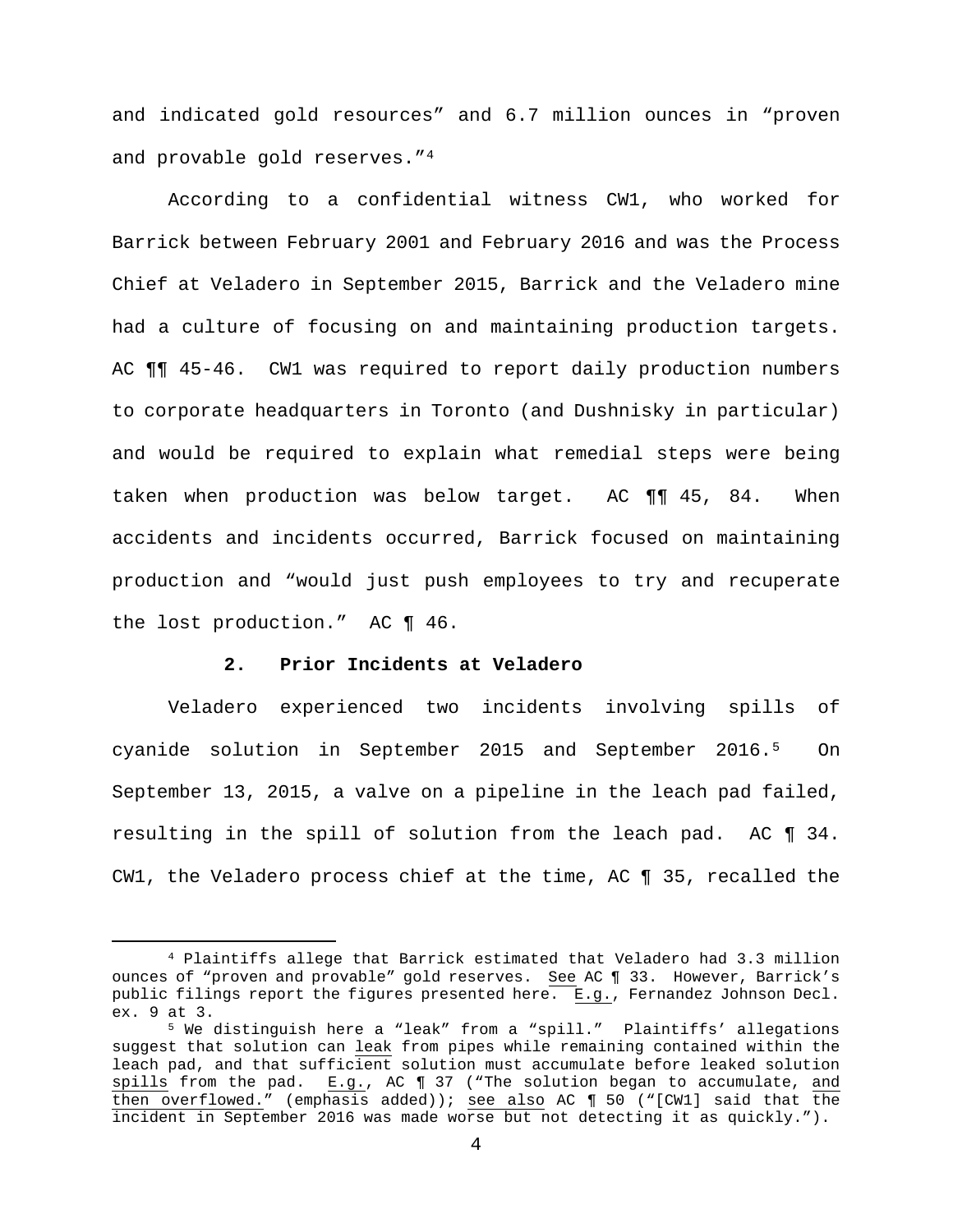incident as occurring in an expansion area of the mine, AC ¶ 37. According to CW1, the "monitoring instruments at the mine were not precise enough to detect the extra flow of cyanide solution that the broken valve allowed into the heap leach," which allowed the solution to accumulate and then overflow. AC  $\P$  37.

Shortly thereafter, a Barrick employee at Veladero informed local residents of the spill through a Whatsapp message, stating that in part that "Today there was a spill of 15,000 liters of cyanide and mercury in Veladero directly into the river" and instructing message recipients to "not use water from the tap to drink, cook, etc." AC ¶ 38. Barrick, by contrast, issued a statement the next day, September 14, characterizing the spill as a small leak and denying that solution had contaminated the river or local water supplies. AC ¶ 39. The San Juan provincial government weighed in the next day, September 15, warning residents to "avoid and/or limit consumption of water" from the river in question. AC ¶ 40.

One day later (3 days after the spill), September 16, Barrick acknowledged that cyanide solution had spilled into the Las Taguas River near Veladero. AC ¶ 41. Barrick technicians estimated that 224,000 liters of cyanide solution were spilled in the incident, but Barrick again denied any impact on the health of local residents. AC ¶ 41. An environmental emergency was declared in the local town of Jachal, and Judge Pablo Ortija of the Judicial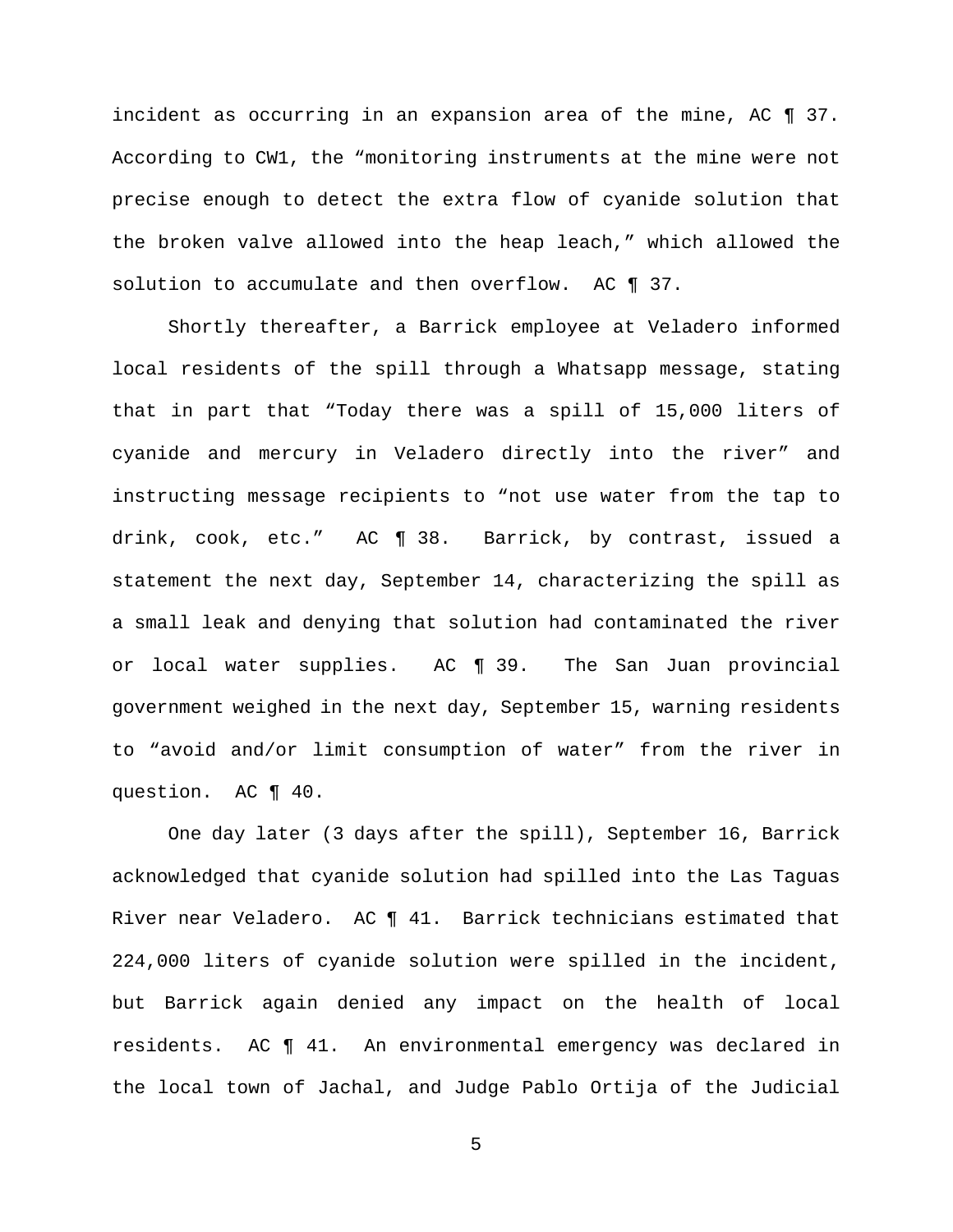Court of Jachal ordered a five-day suspension of gold leaching at Veladero. AC ¶ 41. Barrick acknowledged one week later, on September 23, that the magnitude of the incident was greater than previously disclosed and that one million liters of solution had spilled into the Potrerillos River. AC 142.

On September 25, 2015, 12 days after the spill and 9 days after the suspension of production, Barrick announced that production restrictions imposed by the Argentine authorities had been lifted and that it expected no material impact on Veladero's 2015 production guidance. AC ¶ 44; Fernandez Johnson Decl. ex 1. CW1 explained, however, that restrictions on the introduction of additional cyanide reduces the efficiency of the leaching process and reduces production, and estimated that production was reduced by 10% on days in which Barrick was restricted from adding cyanide. AC ¶ 45.

On September 8, 2016, approximately one year after the September 2015 spill, Barrick experienced another spill of cyanide solution at Veladero. AC ¶ 47. Barrick disclosed the incident to provincial authorities four days later, on September 12, and issued a public statement on September 14. AC ¶¶ 48, 51. Barrick stated that the incident stemmed from the tailings pond and was "caused by a break in an 18" pipeline containing solution" that "occurred after the pipe was struck by a chunk of ice." AC ¶ 48. Barrick's statement reassured that cyanide solution did not contaminate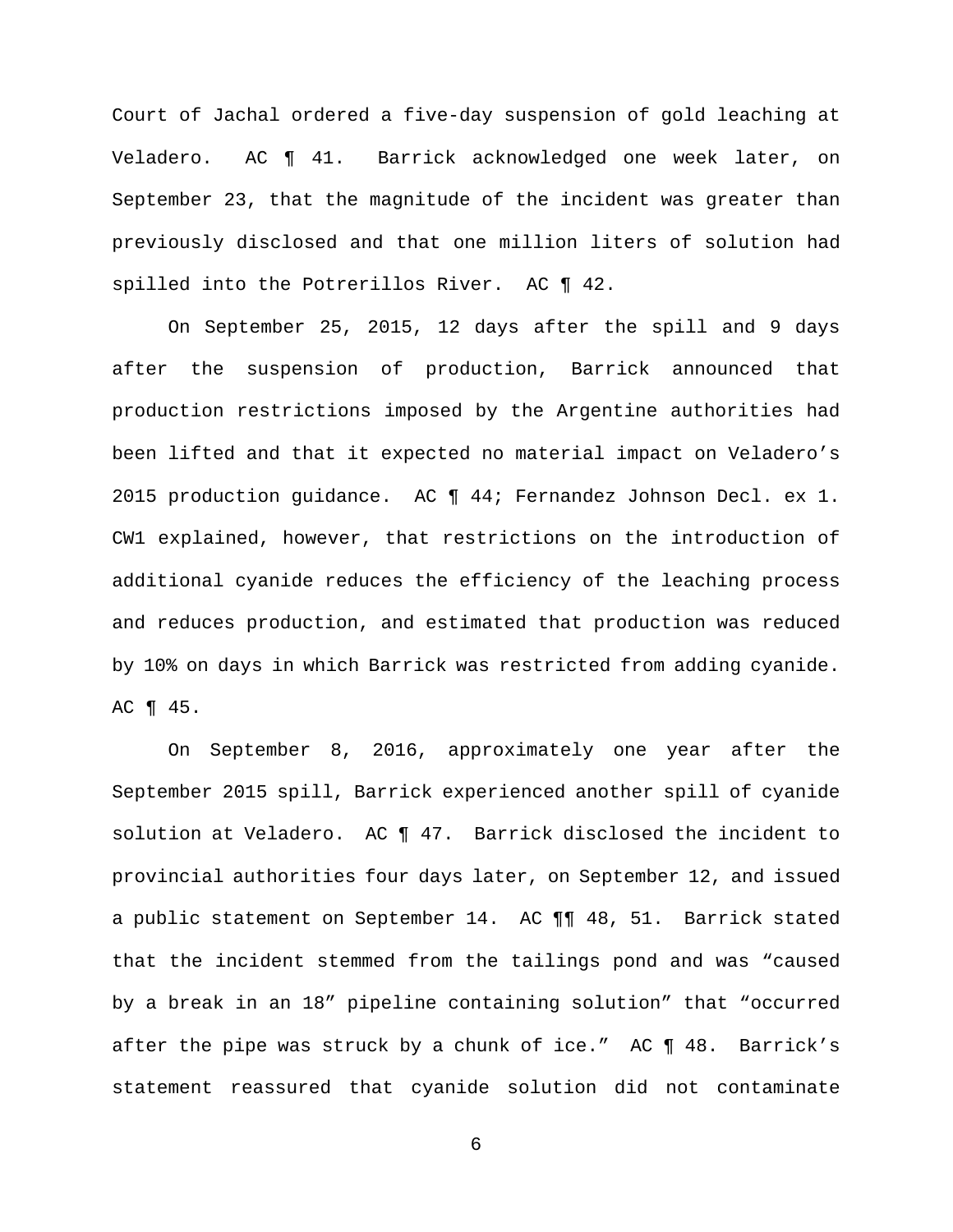local water sources and stated that there was no impact on mining activity. AC ¶ 48. The governor of San Juan province, however, suspended operations at the mine that day. AC ¶ 48.[6](#page-6-0) Production did not resume until October 4, 2016 -- 26 days after the initial spill and 20 days after production had been suspended. AC ¶ 48. Barrick announced the resumption of production that day, and noted in its press release that "[t]he company has completed a series of remedial works required by provincial authorities designed to prevent such an incident from reoccurring, including increasing the height of the perimeter berms that surround the leach pad." Fernandez Johnson Decl. ex.  $5.^7$  $5.^7$  The company also reaffirmed its previously announced production guidance for 2016. Id.

### **3. Events During the Class Period**

The Class Period begins on February 16, 2017, when Barrick held a conference call to discuss its results for the fourth quarter of 2016. AC ¶ 52; Fernandez Johnson Decl. ex. 6. After discussion by senior management (including defendants Dushnisky, Williams, and Raw, see Fernandez Johnson Decl. ex. 6 at 5-13), six location-specific General Managers discussed results for their

<span id="page-6-0"></span> <sup>6</sup> Barrick's press releases announced the suspension of operations on September 15 rather than September 14, but any discrepancy is immaterial. See Fernandez Johnson Decl. exs. 2, 5.

<span id="page-6-1"></span> $7$  We note this press release not for the truth of the matter asserted (i.e., that Barrick in fact increased the height of the perimeter berms surrounding the leach pad), but to note what Barrick had previously disclosed to the public.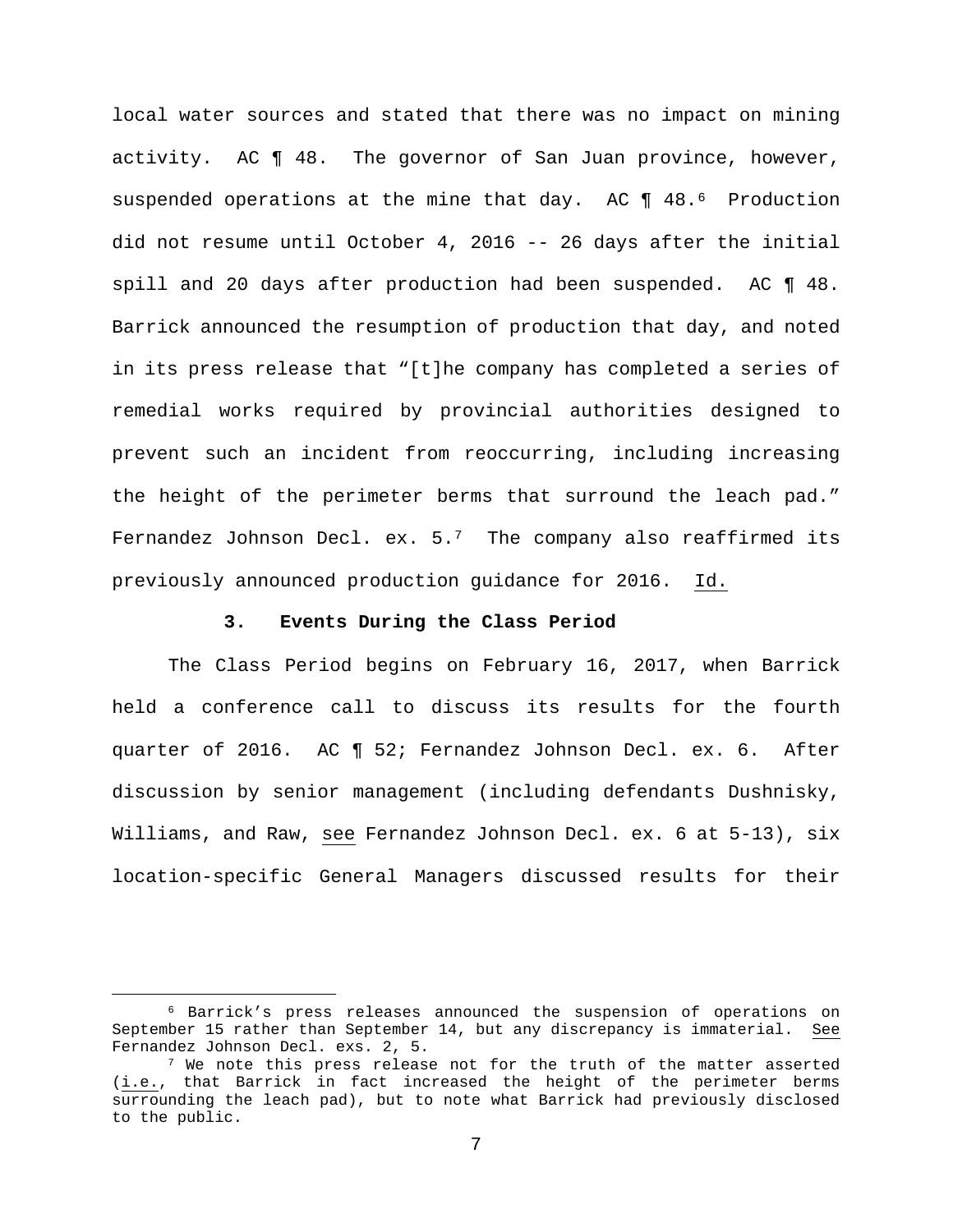particular sites. These managers included defendant Palmes, who

stated the following:

At Veladero, 2016 was a very challenging year. In Q2, severe winter-related [sic] resulted in 42 days of lost production. In Q3, production was impacted by the two weeks suspension of an operation due to environmental incident quickly followed by a recovery action plan in Q4. We previously completed a series of remedial works to prevent such an incident from occurring again, including the deployment of unmanned aerial vehicles for remote sensing.

Looking forward, our digital transformation initiative at the Barrick's first integrated Remote Operations Centre will help us drive high returns. For 2017, we expect increased production of 770,000 ounces to 830,000 ounces at all-in sustaining cost of \$840 per ounce to \$940 per ounce.

Fernandez Johnson Decl. ex. 6 at 15.

Approximately six weeks later, at approximately 5:00 p.m. on March 2[8](#page-7-0), 2017, Veladero experienced a leak of cyanide solution.<sup>8</sup> AC ¶¶ 53, 70; Letter from Kim E. Miller to the Court, Aug. 27, 2018, ECF No. 59. Barrick issued a press release confirming the leak on March 29, which stated the following:

SAN JUAN, Argentina — Barrick confirms that on the evening of March 28, the monitoring system at Veladero detected a rupture on a pipe carrying gold-bearing solution on the leach pad.

Procedures were immediately activated to contain and mitigate the situation, and the Company quickly<br>corrected the issue. At the same time, the Company At the same time, the Company shared this information with San Juan provincial authorities.

<span id="page-7-0"></span> <sup>8</sup> Plaintiffs characterize the leak as a "spill," e.g., AC ¶¶ 53, 71, 73, but offer no allegations that any cyanide solution in fact left the leach pad (as with the September 2015 and September 2016 spills).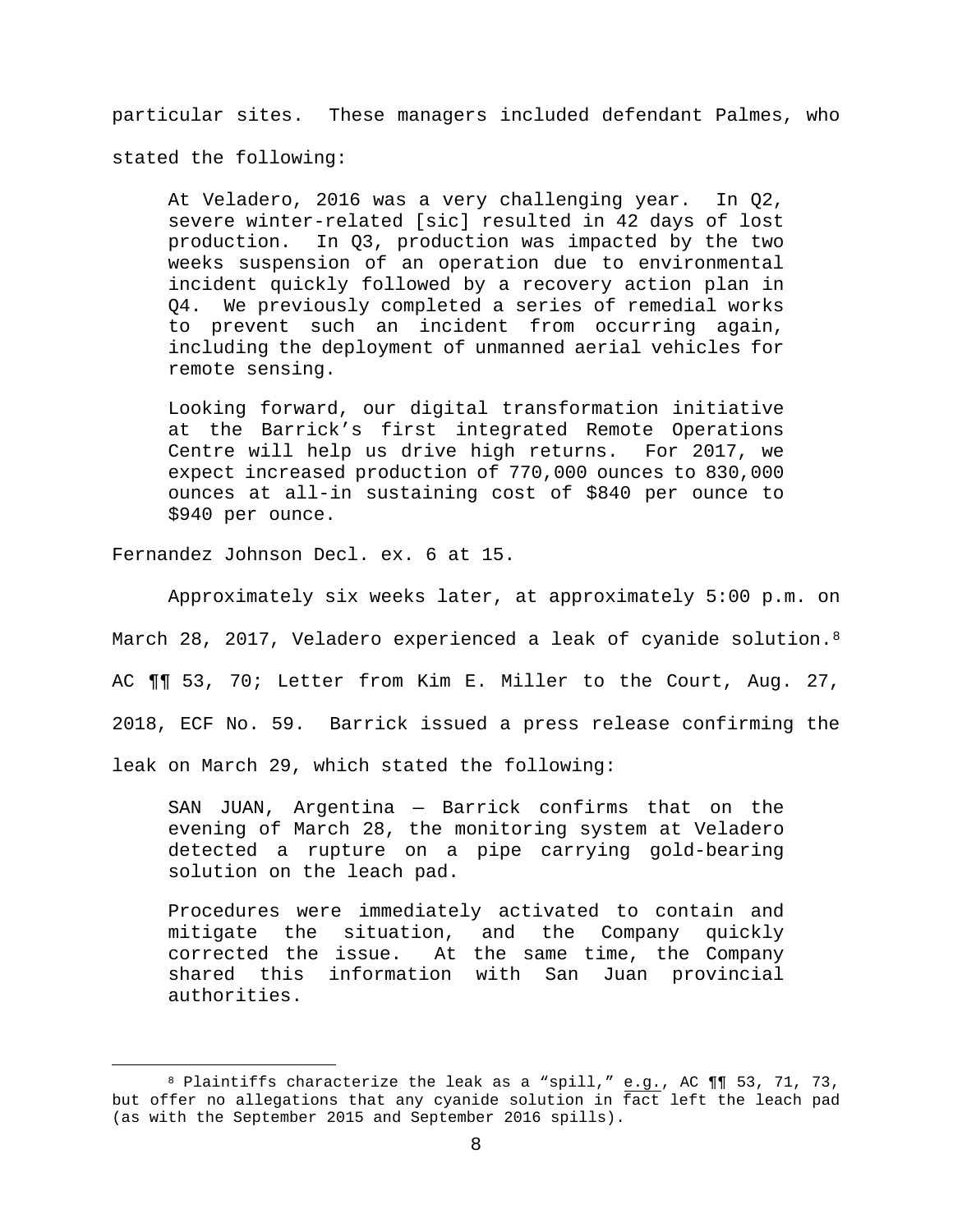All solution was contained within the operating facility.

There was no impact to people or the environment.

Letter from Kim E. Miller to the Court ex. A, Aug. 27, 2018, ECF No. 59-1.

The next day, March 30, Barrick issued a second press release discussing the March 28 incident. AC ¶ 56; Fernandez Johnson Decl. ex. 8. This press release, titled "Barrick Reports Restrictions at Veladero Mine Heap Leach Facility" stated:

Barrick Gold Corporation . . . today reported that the<br>Government of San Juan province, Argentina, has Government of San Juan province, Argentina, has temporarily restricted the addition of cyanide to the Veladero mine's heap leach facility pending the verification that remedial works have been completed. The Company is working to complete this remediation as quickly as possible.

On the evening of March 28, the monitoring system at Veladero detected a rupture of a pipe carrying gold-<br>bearing solution on the leach pad. All solution was bearing solution on the leach pad. contained within the operating site; no solution reached<br>any diversion channels or watercourses. The Company any diversion channels or watercourses. promptly notified San Juan provincial authorities, who inspected the site on March 29.

The safety of people and the environment remains Barrick's top priority. The incident did not pose any threat to the health of employees, communities, or the environment.

At this time, we do not anticipate a material impact to Veladero's 2017 production guidance.

Fernandez Johnson Dec. ex. 8 at 1.

The press release also contained a "Cautionary Statement on Forward-Looking Information," which explained that "[k]nown and unknown factors could cause actual results to differ materially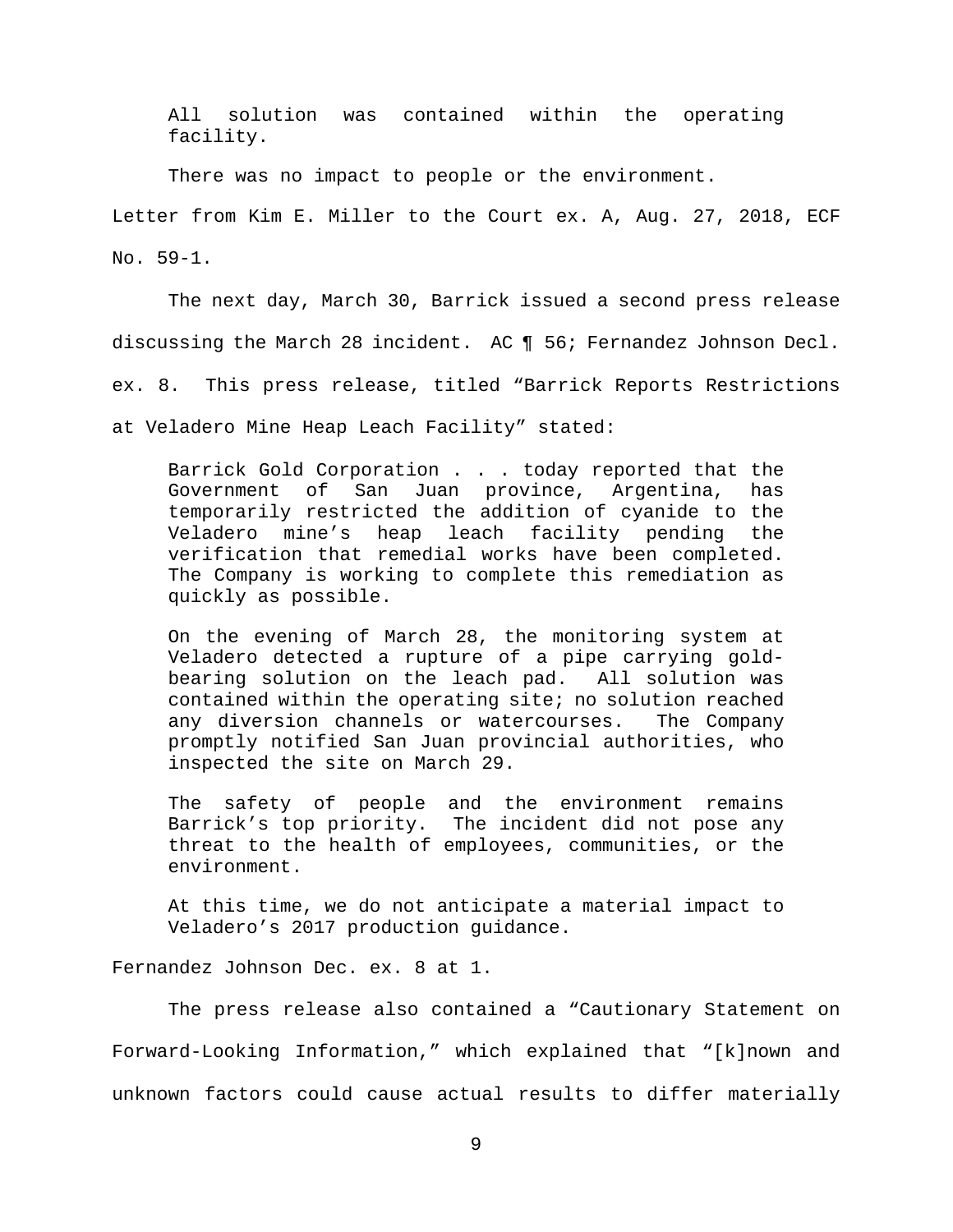from those projected in the forward-looking statements and undue reliance should not be placed on such statements and information." The cautionary statement proceeded to identify a number of risk factors, including "failure to comply with environmental and health and safety laws and regulations," "timing of receipt of, or failure to comply with, necessary permits and approvals," "damage to the Company's reputation due to the actual or perceived occurrence of any number of events, including negative publicity with respect to the Company's handling of environmental matters or dealings with community groups, whether true or not," and "changes in national and local government legislation, taxation, controls or regulations and/or changes in the administration of laws, policies and practices." Id. at 2. The statement added further that "[m]any of these uncertainties and contingencies can affect our actual results and could cause actual results to differ materially from those expressed or implied in any forward-looking statements made by, or on behalf of, us." Id. at 3.

Despite the eventfulness of the period between March 28 and March 30, plaintiffs allege only that Barrick's stock price dropped from \$19.62 per share on March 27 to \$18.84 per share on March 30. AC ¶¶ 71, 88. We take judicial notice of the following changes of Barrick's stock prices<sup>[9:](#page-9-0)</sup> On March 27, Barrick opened at \$19.62 and

<span id="page-9-0"></span><sup>9</sup> See ABX: Barrick Gold Corporation, Yahoo! Finance (last accessed Sept.<br>17, 2018), https://finance.yahoo.com/quote/ABX/history?period1=1488344400 17, 2018), https://finance.yahoo.com/quote/ABX/history?period1=1488344400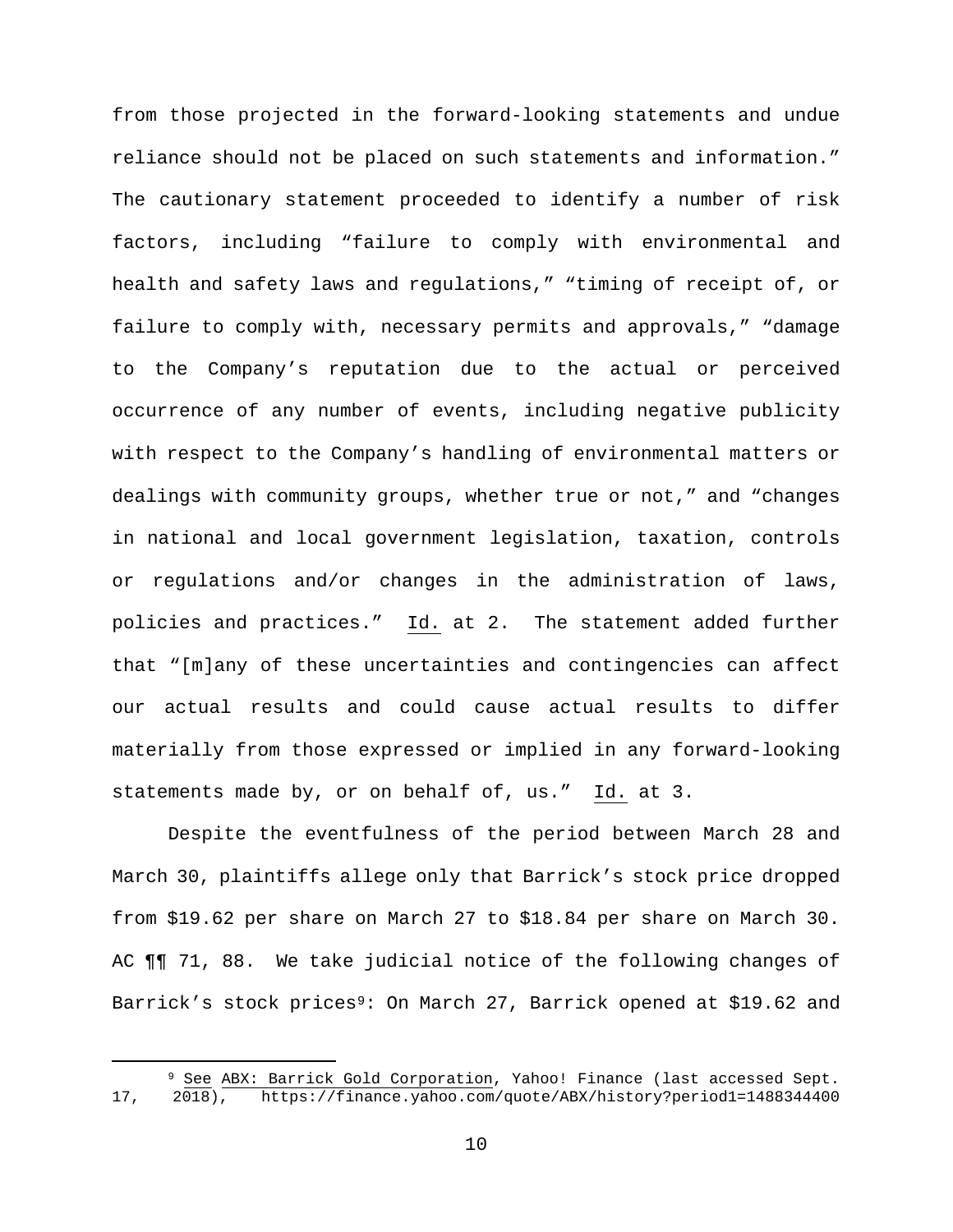closed at \$19.60. On March 28, Barrick opened at \$19.52 and closed at \$19.08. On March 29, Barrick opened at \$19.00 and closed at \$19.19. On March 30, Barrick opened at \$19.06 and closed at \$18.84.

On April 6 -- one week later -- Barrick announced via press release that Shandong Gold Mining Co. would acquire a 50% interest in Veladero in exchange for \$960 million. AC ¶ 58; Fernandez Johnson Decl. ex. 9. This press release described the Veladero mine as follows:

The Veladero mine is located in the San Juan province of Argentina, on the highly prospective El Indo Belt, approximately 10 kilometers away from Barrick's Pascua-Lama project. Veladero is located at elevations of between 4,000-4,850 meters above sea level, approximately 375 kilometers northwest of the city of San Juan. As of December 31, 2016, the mine had proven and probable gold reserves of 6.7 million ounces, and measured and indicated gold resources of 3.3 million ounces. The mine is expected to produce 770,000-830,000 ounces of gold in 2017, at a cost of sales of \$750-\$800 per ounce, and all-in sustaining costs of \$840-\$940 per ounce.

Fernandez Johnson Decl. ex. 9 at 3 (emphasis added) (footnotes omitted). This press release contained cautionary language identical to the language contained in the March 30 press release.

That same day, Barrick executives met with Argentine officials, who informed Barrick that its operations in the country were in jeopardy and that "the company's concession to operate the

Ĩ. &period2=1490932800&interval=1d&filter=history&frequency=1d. Yahoo! Finance reports the same quotes for Barrick stock as those presented in plaintiffs' allegations, e.g., AC ¶¶ 59, 71, 88-89.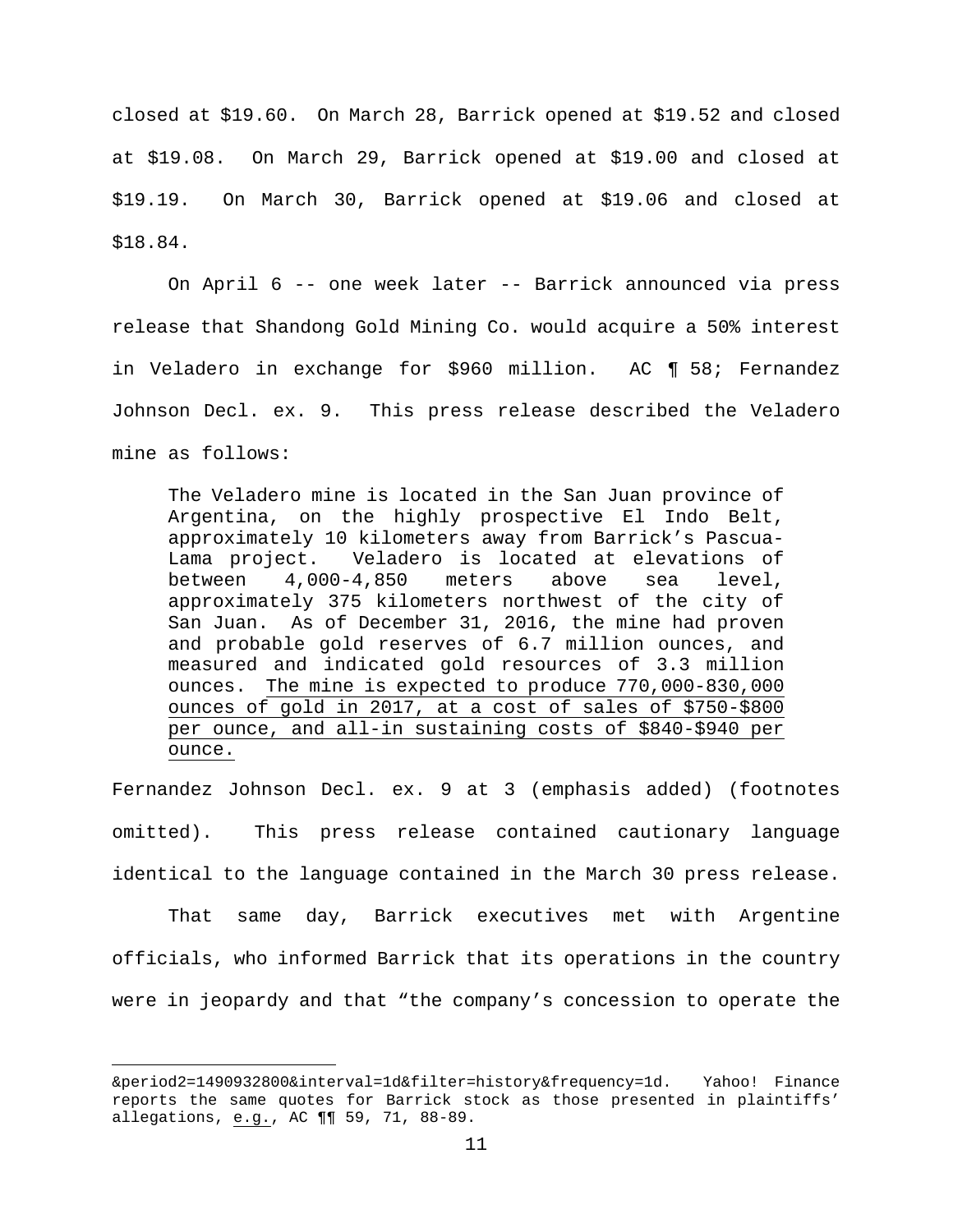mine would have been at risk if Barrick Gold had not agreed to an external audit." AC ¶ 57. Barrick and Shandong "would be submitting a plan to the government of San Juan province to make \$500 million worth of necessary upgrades on the mine to prevent future spills." AC ¶ 58 (emphasis added).[10](#page-11-0)

On April 24, 2017 -- the end of the Class Period and 27 days after the March 28 leak -- Barrick announced its First Quarter 2017 operating results. AC ¶¶ 59, 74; Fernandez Johnson Decl. ex. 10. The announcement provided further details about the situation at Veladero:

On March 28, a coupling on a pipe carrying gold-bearing solution at the Veladero mine heap leach facility failed. Solution released from the rupture was contained within the operating site and did not result in any<br>impact to the environment or people. The Company impact to the environment or people. promptly notified San Juan provincial authorities, who inspected the site on March 29. Government of San Juan province temporarily restricted the addition of cyanide to the Veladero mine's heap leach facility, pending the completion of works to strengthen and improve the mine's operating systems.

Barrick presented its proposed work plan to San Juan provincial authorities on April 21, following extensive consultation with both federal and provincial officials and regulators. The provincial government has indicated it will take approximately two weeks to review the Company's proposals, a process that will also include federal authorities, including the national Ministry of Environment and Sustainable Development. Initial work on the proposed modifications to the heap leach facility has already begun, concurrent with the review by provincial and federal authorities. Our updated

<span id="page-11-0"></span><sup>&</sup>lt;sup>10</sup> By design or otherwise, plaintiffs' allegations could be construed suggest that this plan was submitted on April 6. However, plaintiffs' use of the language "would be submitting," coupled with the allegation in the initial complaint that this plan was submitted on April 21, see Compl. ¶ 28, ECF No. 1, renders implausible any suggestion that this plan was submitted on April 6.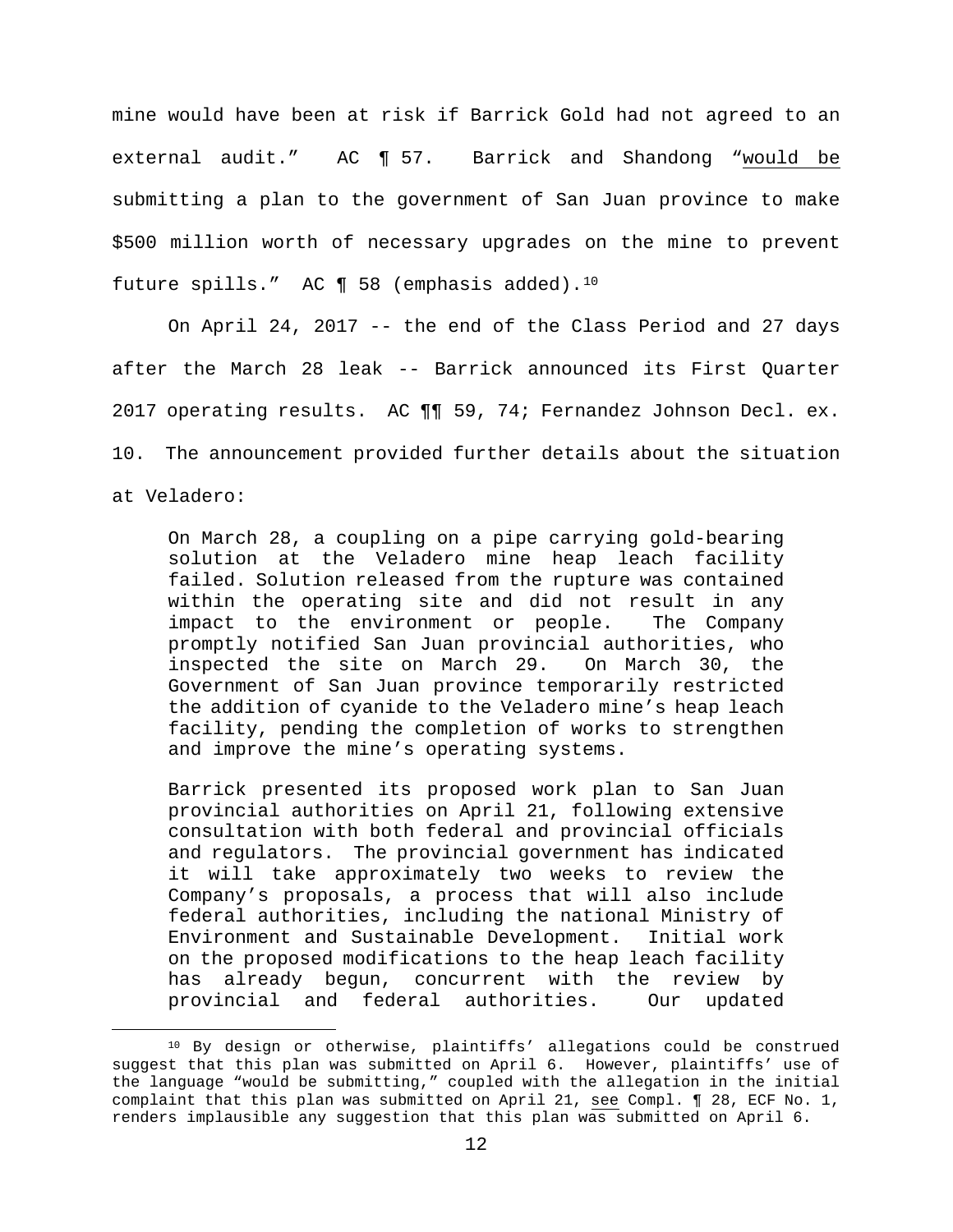guidance assumes a resumption of normal leaching activities at the mine in June, subject to approval by the Government of San Juan province, the lifting of operating restrictions by the San Juan provincial court, and the resolution of regulatory and legal matters by the federal and provincial courts (for more information about these matters, please see Note 17 "Contingencies" of Barrick's first quarter financial statements and the notes thereto). This assumption is based on our assessment of the time required to complete the proposed modifications to the leach pad. The timing of approval for the resumption of leaching activities will depend on<br>the actual progress of work, any potential new the actual progress of work, any potential new requirements, and a final evaluation of the completed modifications by provincial authorities. with the submission of a new technical plan for the operation, Barrick has also presented an updated community investment and engagement plan to the Government of San Juan and federal authorities for review.

On a 100 percent basis [i.e., including the 50 percent attributable to Shandong Gold], we now expect full-year production at Veladero of 630,000-730,000 ounces of gold, at a cost of sales of \$740-\$790 per ounce, and all-in sustaining costs of \$890-\$990 per ounce. Barrick's share of full-year production, assuming 50 percent ownership from July 1, is expected to be 430,000- 480,000 ounces of gold. This compares to our original 2017 guidance of 770,000-830,000 ounces (100 percent basis), at a cost of sales of \$750-\$800 per ounce, and all-in sustaining costs of \$840-\$940 per ounce.

Fernandez Johnson Decl. ex. 10 at 4 (emphasis added) (footnote omitted).

This release also announced a number of other weak results on Barrick's part, including (1) increased all-in sustaining costs in the first quarter of 2017 as compared to 2016; (2) reduced production of copper at higher costs in the first quarter of 2017 as compared to 2016; and (3) reduced expectations for company-wide gold production in 2017, a "significant portion" of which was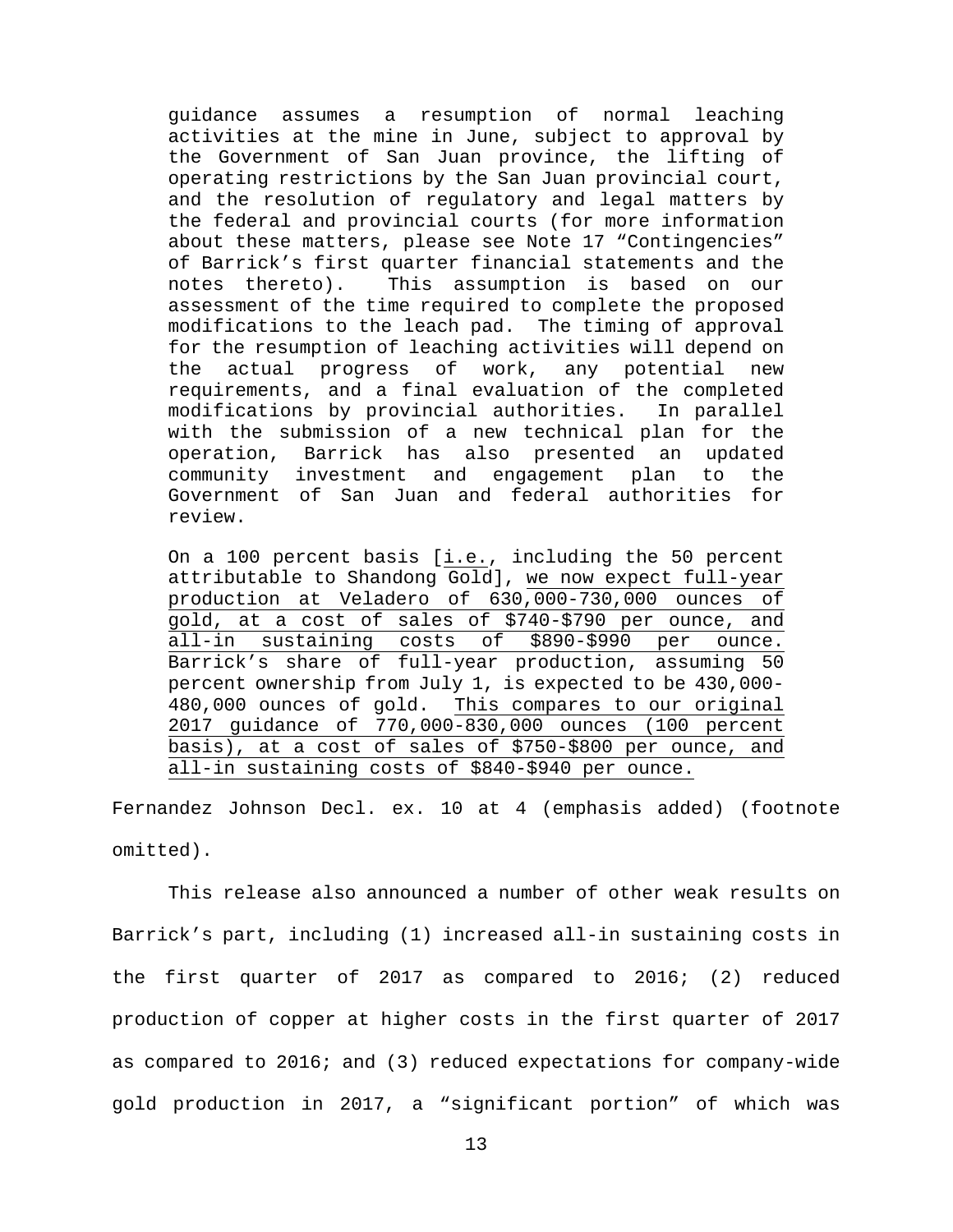attributable to the 50% sale of Veladero to Shandong Gold. Id. at 3. Barrick's stock dropped from \$19.04 at market close on April 24, 2017 to \$16.89 at market close on April 25. AC ¶¶ 75, 89.

# **4. Plaintiffs' Additional Allegations**

In addition to the events before and during the Class Period, plaintiffs offer a number of additional allegations. First, Judge Ortija (of the Jachal Judicial Court) stated that Barrick had failed to comply with work orders issued in December 2016 and February 2017, AC ¶ 60, and that he learned on May 5, 2017 that the March 2017 leak would not have occurred had Barrick complied with an earlier order directing the replacement of certain pipes. AC ¶¶ 60, 81. Similarly, the provincial minister of mining stated that Barrick had failed to complete an "urgent review" of its pipe system. AC ¶ 60. Second, an additional confidential witness, CW2, a senior accountant at Barrick's Cortez mine in Nevada between 2009 and 2016, explained that the company maintained an accounting system through Oracle that tracked expense costs and capital costs. AC ¶ 55. CW2 further explained that "senior executives could pull anything from the Oracle systems," including costs spent on remedial works. AC ¶¶ 55, 82.

## **B. Procedural History**

The initial complaint in this action was filed with Shepard Broadfoot as a named plaintiff on May 10, 2017. See Compl., ECF No. 1. A separate case, captioned Kim v. Barrick Gold Corp., No.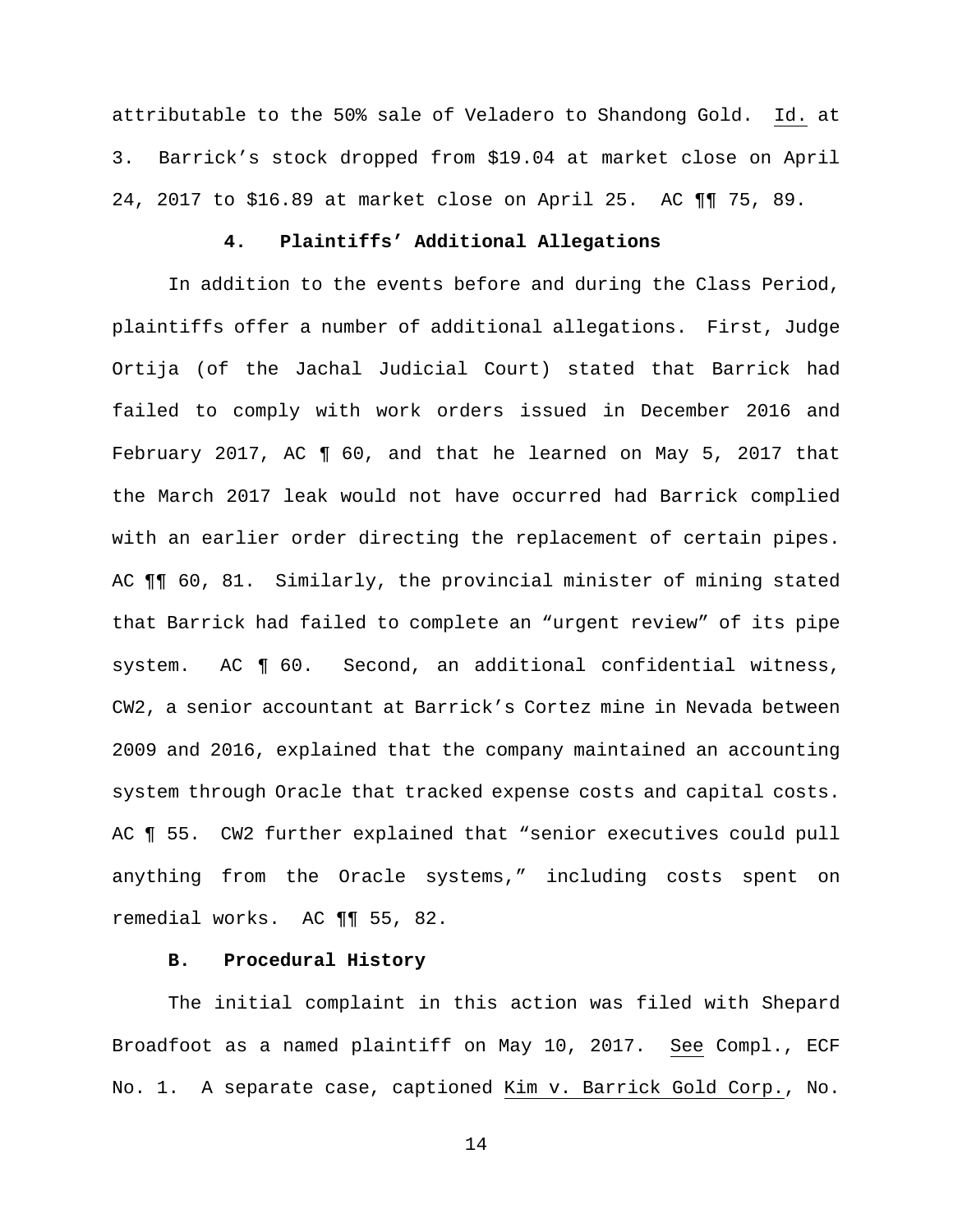17 Civ. 3815, and identifying the same five defendants (Barrick and the four individual defendants named here), was also filed in this district, on May 19, 2017. After reviewing the four timely filed lead plaintiff applications as required by the Private Securities Litigation Reform Act (PSLRA), see 15 U.S.C. § 78u- $4(a)(3)(B)(iii)$ , we appointed Ashwini Malhotra as lead plaintiff, approved his counsel Kahn Swick & Foti, LLC as lead counsel, and consolidated the actions under this caption. See Oct. 4, 2017 Order, ECF No. 43. Plaintiffs then filed a substantially more detailed amended complaint, which remains operative. See AC, ECF No. 45. Defendants moved to dismiss on February 2, 2018, ECF No. 48, and oral argument was heard on August 23, 2018, see Aug. 23, 2018 Hr'g Tr., ECF No. 61.

## **II. Discussion**

### **A. Legal Standards**

On a motion to dismiss under Rule  $12(b)(6)$ , we must accept as true all factual allegations in the complaint and draw all reasonable inferences in plaintiffs' favor. City of Providence v. BATS Glob. Mkts., Inc., 878 F.3d 36, 48 (2d Cir. 2017). Nevertheless, plaintiffs' "factual allegations must be enough to raise a right to relief above the speculative level, on the assumption that all of the allegations in the complaint are true." Bell Atl. Corp. v. Twombly, 550 U.S. 544, 555 (2007) (internal citations omitted). In addressing a motion to dismiss, a court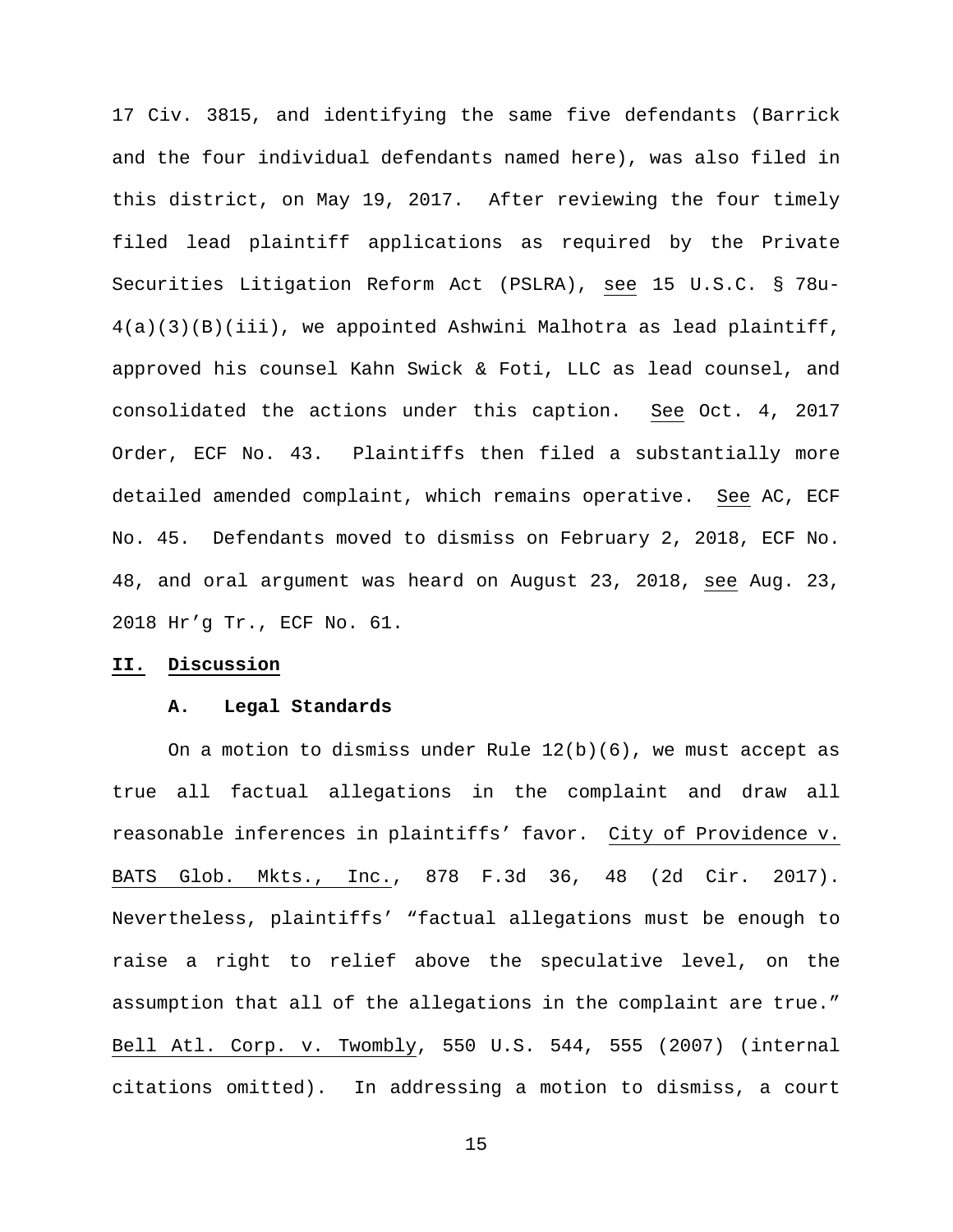may consider "any written instrument attached to the complaint, statements or documents incorporated into the complaint by reference, legally required public disclosure documents filed with the SEC, and documents possessed by or known to the plaintiff[s] and upon which [they] relied in bringing the suit." ATSI, 493 F.3d at 98.

Section 10(b), as effectuated by Rule 10b-5, makes it "unlawful for any person . . . [t]o make any untrue statement of a material fact or to omit to state a material fact necessary in order to make the statements made, in the light of the circumstances under which they were made, not misleading." 17 C.F.R. § 240.10b-5(b). In order to state a claim under Section 10(b) and Rule 10b-5, "a plaintiff must [plausibly allege] (1) a material misrepresentation or omission by the defendant; (2) scienter; (3) a connection between the misrepresentation or omission and the purchase or sale of a security; (4) reliance upon the misrepresentation or omission; (5) economic loss; and (6) loss causation." Halliburton Co. v. Erica P. John Fund, Inc., 134 S. Ct. 2398, 2407 (2014) (internal quotation marks omitted).

Claims under section 10(b) must satisfy the heightened pleading requirements of Rule 9(b) of the Federal Rules of Civil Procedure by "stat[ing] with particularity the circumstances constituting fraud." Fed. R. Civ. P. 9(b); see ATSI, 493 F.3d at 99. A complaint alleging securities fraud must also meet the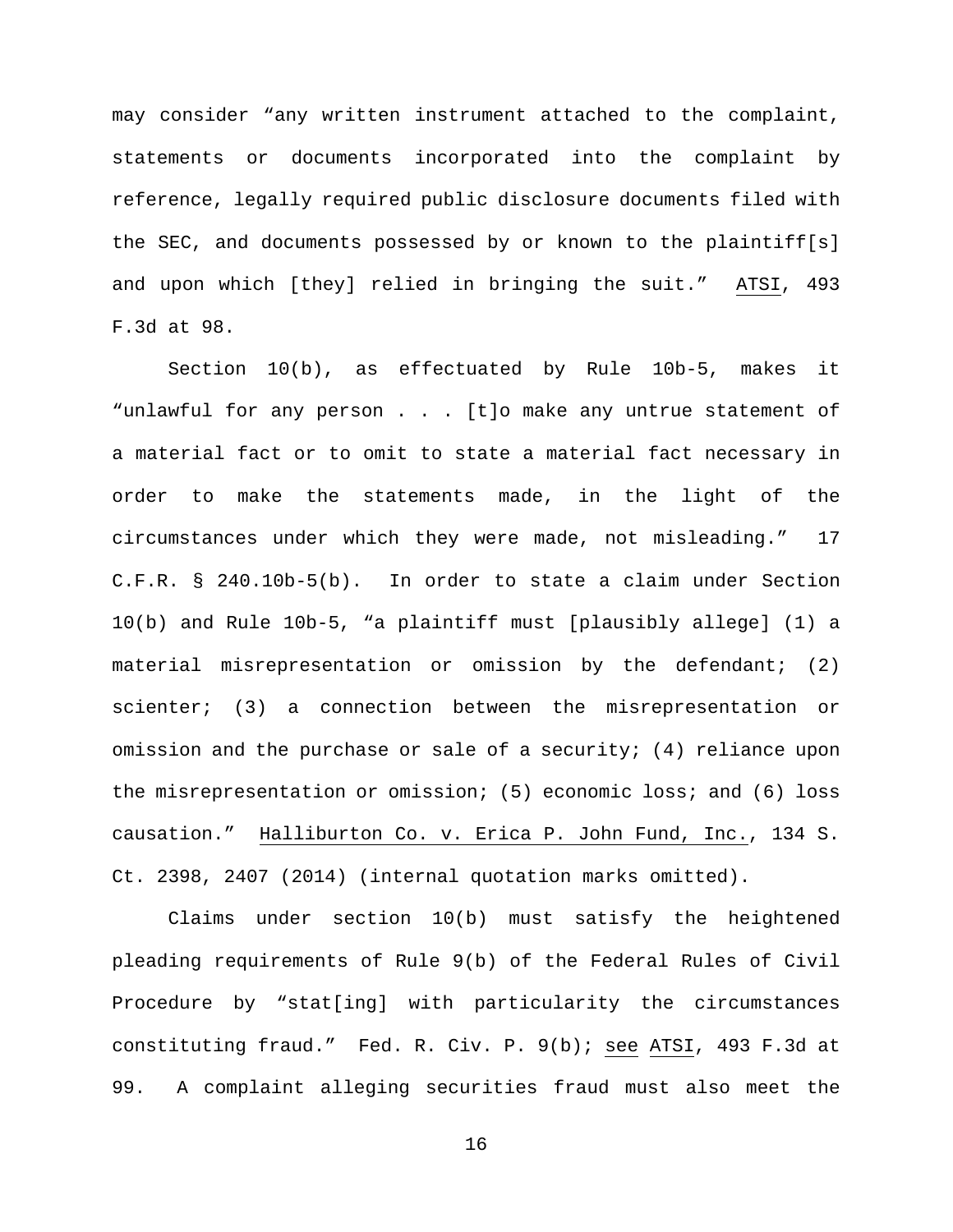requirements imposed by the PSLRA, which requires that plaintiffs "specify each statement alleged to have been misleading" and "the reason or reasons why the statement is misleading." 15 U.S.C. § 78u-4(b)(1). "[I]f an allegation regarding the statement or omission is made on information and belief, the complaint shall state with particularity all facts on which that belief is formed." Id.

The PSLRA also requires that a plaintiff "state with particularity facts giving rise to a strong inference that the defendant[s] acted with the required state of mind." Id. § 78u-4(b)(2). In analyzing scienter, we assess "whether all of the facts alleged, taken collectively, give rise to a strong inference of scienter, not whether any individual allegation, scrutinized in isolation, meets that standard." Tellabs, Inc. v. Makor Issues & Rights, Ltd., 551 U.S. 308, 323 (2007) (emphasis in original). "To determine whether the plaintiff has alleged facts that give rise to the requisite 'strong inference' of scienter, a court must consider plausible, nonculpable explanations for the defendant's conduct, as well as inferences favoring the plaintiff." Id. at 323-24. The inference must be more than merely reasonable or permissible; it must be "cogent and compelling," i.e., "strong in light of other explanations." Id. at 324. "A complaint will survive . . . only if a reasonable person would deem the inference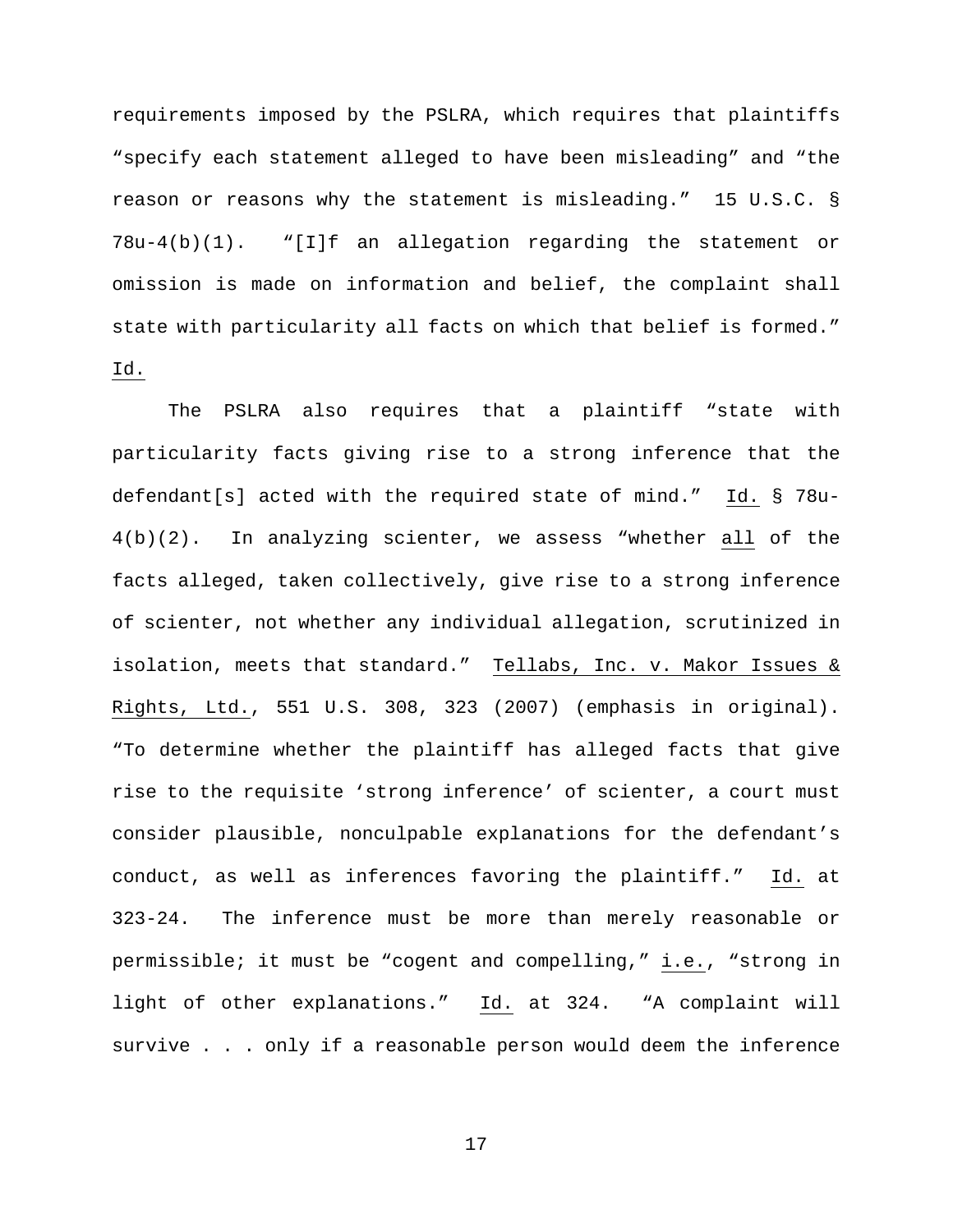of scienter cogent and at least as compelling as any opposing inference one could draw from the facts alleged." Id.

## **B. Section 10(b) and Rule 10b-5**

Consistent with their obligations under the PSLRA, plaintiffs specifically identify three misleading statements: (1) Jorge Palmes's statement on the February 16, 2017 conference call describing the completion of remedial works, AC  $\P\P$  63-64; (2) the statement in Barrick's March 30, 2017 press release that the company expected no material change to its 2017 production guidance, AC ¶¶ 65-67; and (3) the production guidance contained in the April 6, 2017 press release, AC ¶¶ 68-69. We consider the February 16 statement first before turning to the March 30 and April 6 statements, for which the analysis is largely the same.

## **1. Palmes's February 16, 2017 Statement**

Plaintiffs first identify as misleading a portion of the statement that Palmes made during the February 16, 2017 conference call. Palmes stated that:

At Veladero, 2016 was a very challenging year. In Q2, severe winter-related [sic] resulted in 42 days of lost production. In Q3, production was impacted by the two weeks suspension of an operation due to environmental incident quickly followed by a recovery action plan in Q4. We previously completed a series of remedial works to prevent such an incident from occurring again, including the deployment of unmanned aerial vehicles for remote sensing.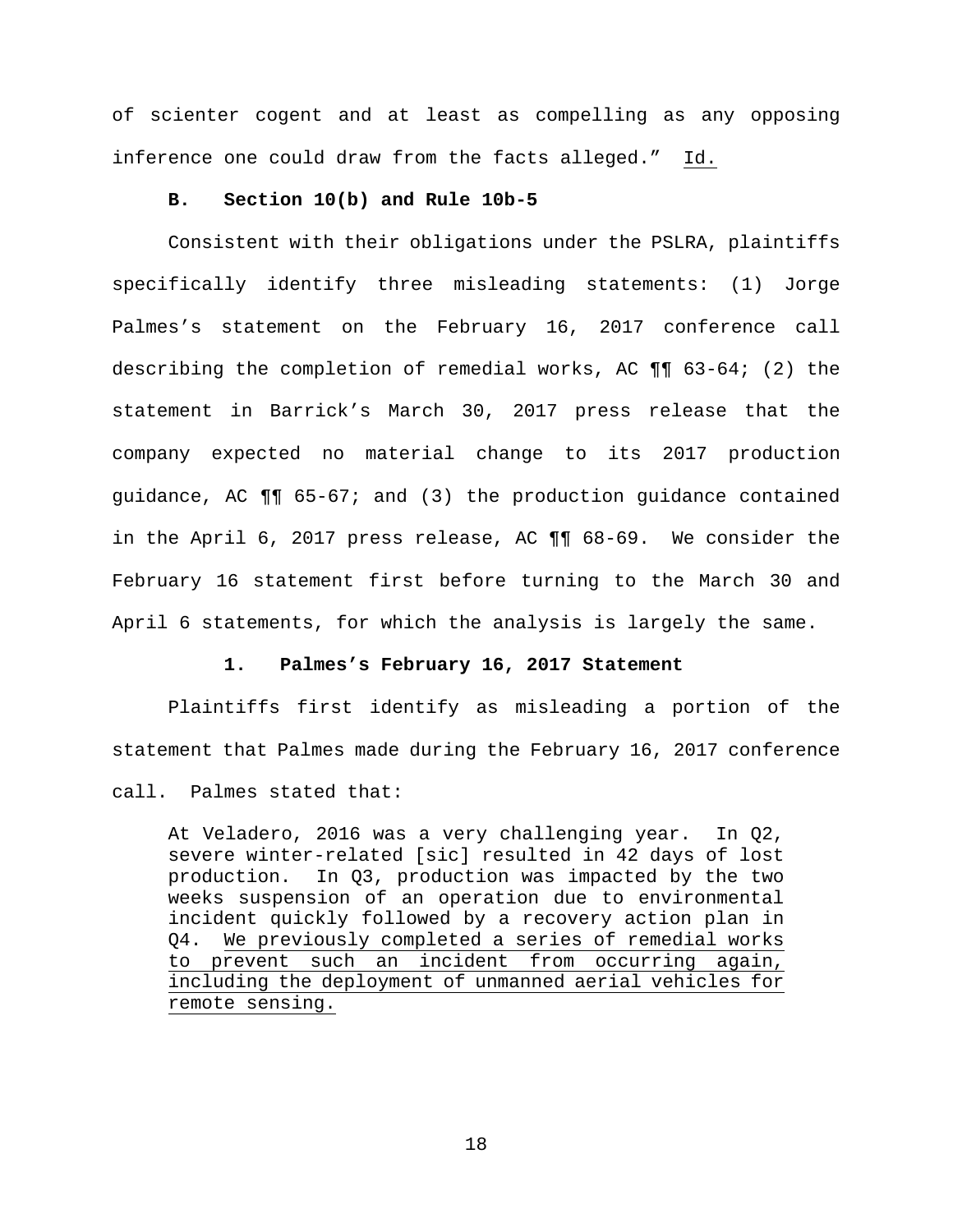AC ¶ 52; Fernandez Johnson Decl. ex. 6 at 15 (emphasis added). We analyze both the falsity of this statement and whether it was made with scienter.

## **a. Falsity**

Plaintiffs do not plausibly plead that the statement was false or misleading. Plaintiffs contend that the statement was false because the March 2017 spill occurred shortly after Palmes's statement and because Barrick had in fact missed a number of work deadlines imposed by local authorities. AC ¶ 64. Defendants respond that Barrick had in fact completed various works intended to prevent further cyanide spills, including the deployment of monitoring drones<sup>[11](#page-18-0)</sup> and the raising of perimeter berms surrounding the leach pad. Plaintiffs do not argue that these remedial actions were not in fact taken, or that the Argentine authorities had permitted the resumption of operations at Veladero in October 2016 following the completion of certain remedial works, cf. AC ¶ 48.

The occurrence of the March 2017 spill does not support an inference that Palmes's statement was false or misleading. "Fraud depends on the state of events when a statement is made, not on what happens later," In re Vivendi, S.A. Sec. Litig., 838 F.3d

<span id="page-18-0"></span> <sup>11</sup> Plaintiffs fault defendants for failing to explain how monitoring drones can prevent a spill rather than identify a leak [Pls.' Opp'n 12 n.9], but plaintiffs' allegations support the proposition that prompt identification of a leak would allow Barrick to take action in order to prevent the accumulation of leaked solution that would then eventually overflow (i.e., a spill). E.g., AC ¶ 37; cf. AC ¶ 58 (referencing the addition of monitoring cameras as a spillprevention measure).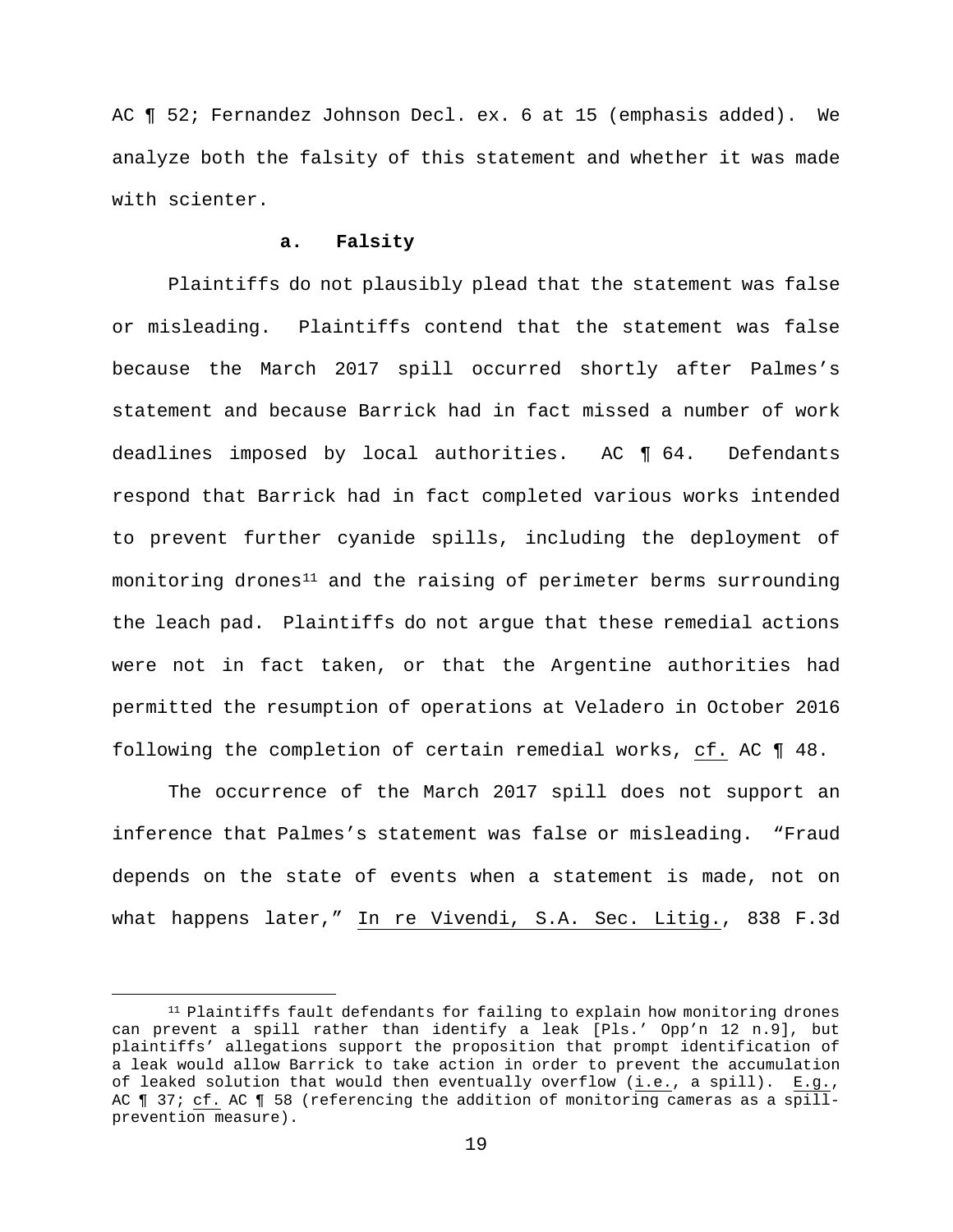223, 262 (2d Cir. 2016), and the falsity of Barrick's statement therefore depends on whether Barrick had, as of February 16, 2017, completed "a series of remedial works" intended to prevent further solution spills. Barrick either had done so or it had not as of that time, and what occurred afterwards -- including the March 28 spill -- is irrelevant. The March 28 spill at most indicates that, with the benefit of hindsight, Barrick could have taken further measures to prevent leaks and spills of cyanide solution, but "we have refused to allow plaintiffs to proceed with allegations of 'fraud by hindsight.'" Novak v. Kasaks, 216 F.3d 300, 309 (2d Cir. 2000).

Perhaps recognizing this fundamental deficiency in their theory, plaintiffs repeatedly characterize Palmes's statement as a guarantee that no more spills of cyanide-containing solution would occur. E.g., Hr'g Tr. 27:19-20 (characterizing Palmes's statement as "we have completed these remedial works that will prevent another spill"); id. 34:15-16 (discussing "necessary work that would prevent the future spills"). Problematically for plaintiffs, however, Palmes did not say that Barrick had completed remedial works "that will prevent" or "that would prevent" an incident like the September 2016 spill from occurring. Rather, Palmes stated only that Barrick had completed remedial works "to prevent such an incident" occurring, and this phrasing cannot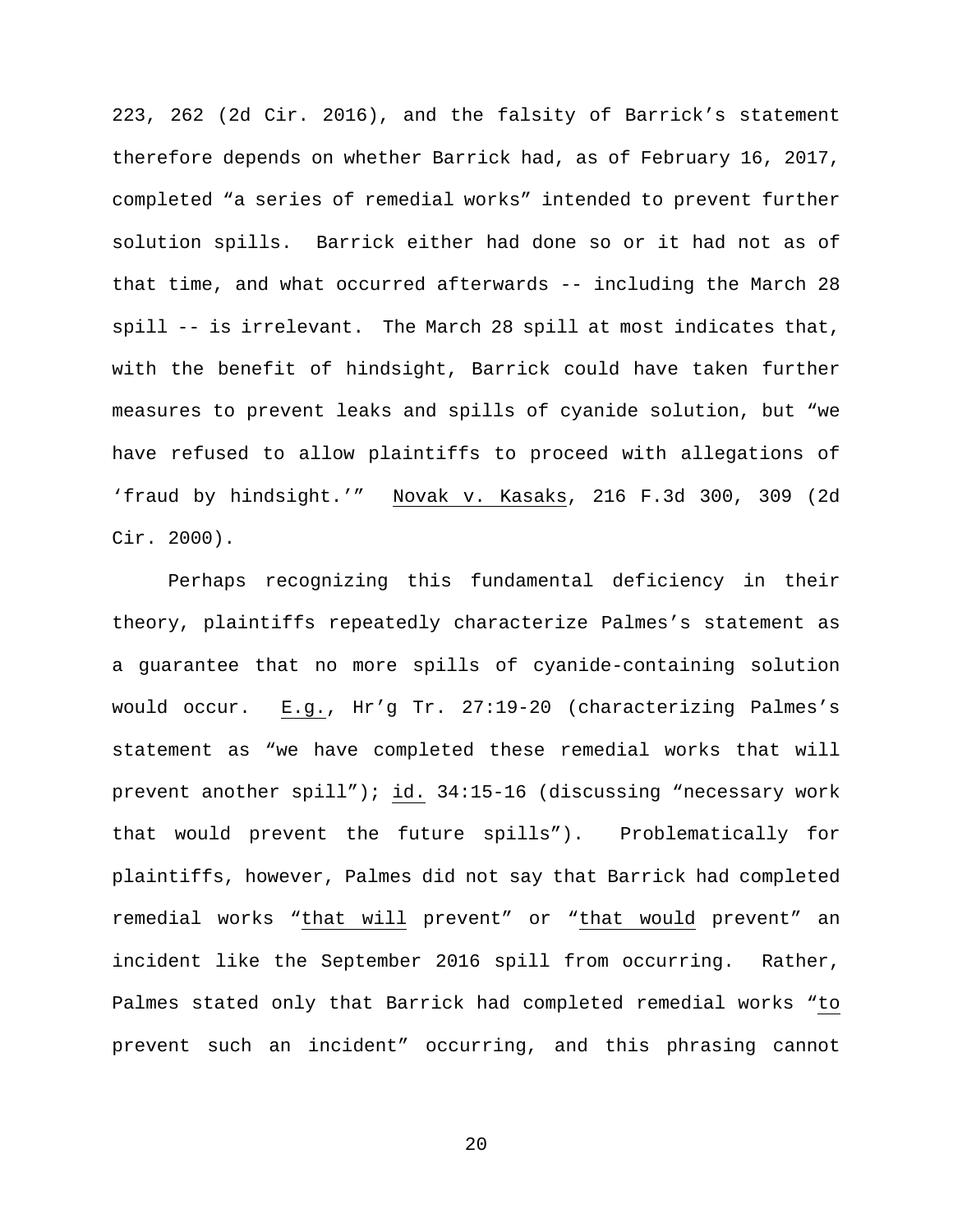reasonably be understood as a guarantee against all future spills of cyanide solution[.12](#page-20-0)

Plaintiffs' second theory relies on three orders issued by local authorities in December 2016 and February 2017 directing the completion of certain works, AC ¶¶ 60, 81, but this theory relies on the same mischaracterization of Palmes's statement. One of these three orders -- plaintiffs do not specify which one - directed the replacement of certain pipes at Veladero. AC ¶ 60. Assuming in plaintiffs' favor that these work orders in fact related to the September 2016 spill, the fact that Barrick did not complete certain remedial measures (even if required by local authorities) nonetheless does not mean that it did not complete certain other remedial measures (which could be fairly described as "a series"). Plaintiffs can argue (and the Argentine authorities can state) with the benefit of hindsight that compliance with those work orders would have prevented the March 2017 spill, but this chain of causation was hardly known ex ante before the spill, including the time Palmes's statement was made.

<span id="page-20-0"></span> <sup>12</sup> Plaintiffs also rely on In re Barrick Gold Securities Litigation, No. 13 Civ. 3851 (SAS), 2015 WL 1514597 (S.D.N.Y. Apr. 1, 2015), which held that Barrick's "statements regarding environmental approvals" were actionable, id. at \*11. In that case, Barrick had made a number of categorical representations that a certain project is "not impacting the glaciers surrounding our operations" and that "we're in compliance with our permits and we're in compliance with the provincial legislation," id., and the broad category of "statements regarding environmental approvals" were held to be actionable. While that case noted in a footnote that Barrick had represented that "[t]he company has put in place a range of measures to mitigate the potential impact of dust emissions on glaciers," id. at \*11 n.141, it did not analyze specifically whether that particular representation was actionable.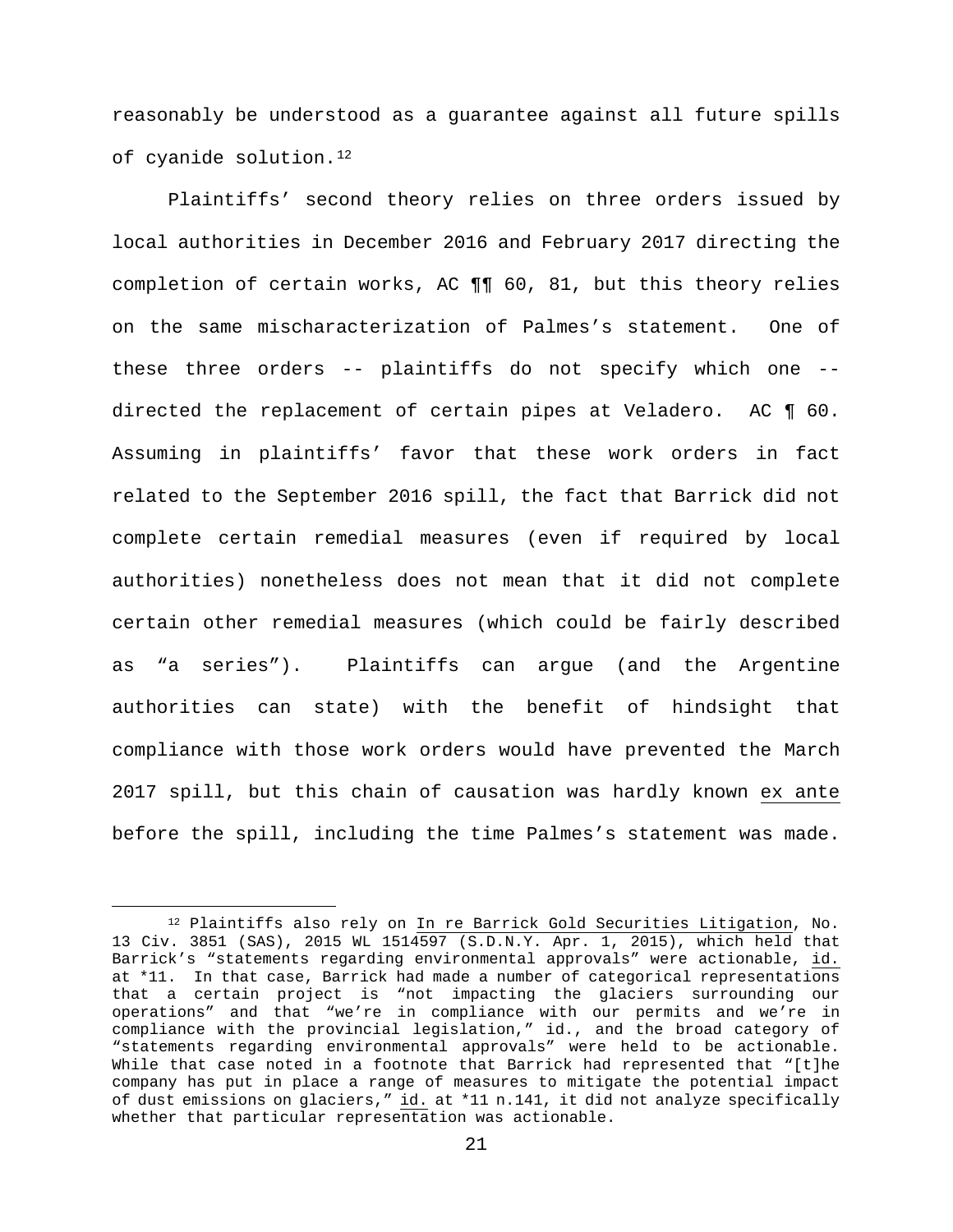Ultimately, plaintiffs' theories support at most an inference that Barrick could have, and very possibly should have, done more to prevent further leaks and spills of cyanide solution. But it does not plausibly allege that Barrick did not in fact undertake a number of remedial measures intended to prevent spills, as needed to render Palmes's February 16 statement false or misleading.

## **b. Scienter**

Further, plaintiffs fail to plead a "strong inference of scienter" as to this statement. In order to plead a strong inference of scienter, plaintiffs must allege "either (1) that defendants had the motive and opportunity to commit fraud," or "(2) strong circumstantial evidence of conscious misbehavior or recklessness." ECA, Local 134 IBEW Joint Pension Tr. of Chi. v. JP Morgan Chase Co., 553 F.3d 187, 198 (2d Cir. 2009). "In order to raise a strong inference of scienter through 'motive and opportunity' to defraud, Plaintiffs must allege that [the company] or its officers 'benefitted in some concrete and personal way from the purported fraud.'" ECA, 553 F.3d at 198 (quoting Novak v. Kasaks, 216 F.3d at 307-08).

"Alternatively, if Plaintiffs cannot make the 'motive' showing, then they could raise a strong inference of scienter under the 'strong circumstantial evidence' prong." Id. at 198-99 (quoting Kalnit v. Eichler, 264 F.3d 131, 142 (2d Cir. 2001)). In the absence of allegations of motive and opportunity, "the strength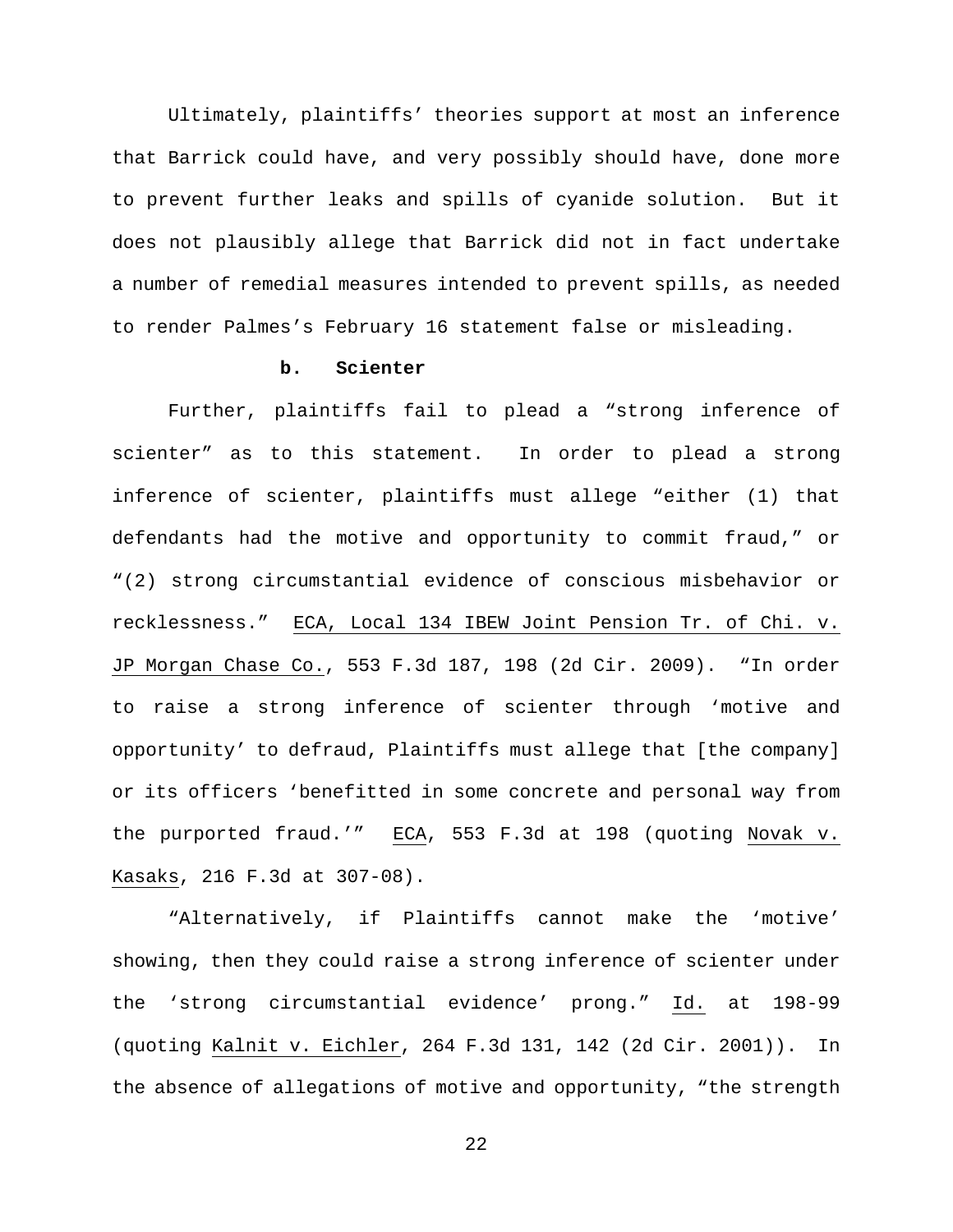of the circumstantial allegations must be correspondingly greater." Id. at 199 (quoting Kalnit, 264 F.3d at 142). "Circumstantial evidence can support an inference of scienter in a variety of ways, including where defendants . . . '[1] engaged in deliberately illegal behavior; [2] knew facts or had access to information suggesting that their public statements were not accurate; or [3] failed to check information they had a duty to monitor." Emps.' Ret. Sys. of the Gov't of the V.I. v. Blanford, 794 F.3d 297, 306 (2d Cir. 2015) (quoting ECA, 553 F.3d at 199).

Here, plaintiffs do not meaningfully argue that defendants had motive and opportunity to defraud.<sup>[13](#page-22-0)</sup> Plaintiffs attempt to stitch together an inference of scienter based on Palmes's knowledge of the falsity of his statement, Barrick executives' access to capital expenditure information recorded in the Oracle accounting system, and the "core operations" doctrine. These three pieces of circumstantial evidence, taken together, do not add up to a strong inference of scienter.

First, Palmes's alleged knowledge of the falsity of his statement depends on the occurrence of the March 2017 spill and an

<span id="page-22-0"></span><sup>13</sup> Plaintiffs argue half-heartedly in a footnote that defendants were motivated to conceal Veladero's infrastructure problems in order to effectuate a 50% sale to Shandong, but the complaint contains no allegations regarding the negotiation process and no allegations supporting an inference that the sale would have failed had Shandong known the allegedly concealed extent of Veladero's problems. Indeed, the paragraph to which plaintiffs cite refers only to the occurrence of the sale and a subsequent plan for the making of improvements. See AC ¶ 58. And, in any event, "generalized desires," such as "the desire to achieve the most lucrative acquisition proposal," do not support an inference of scienter. Kalnit, 264 F.3d at 141.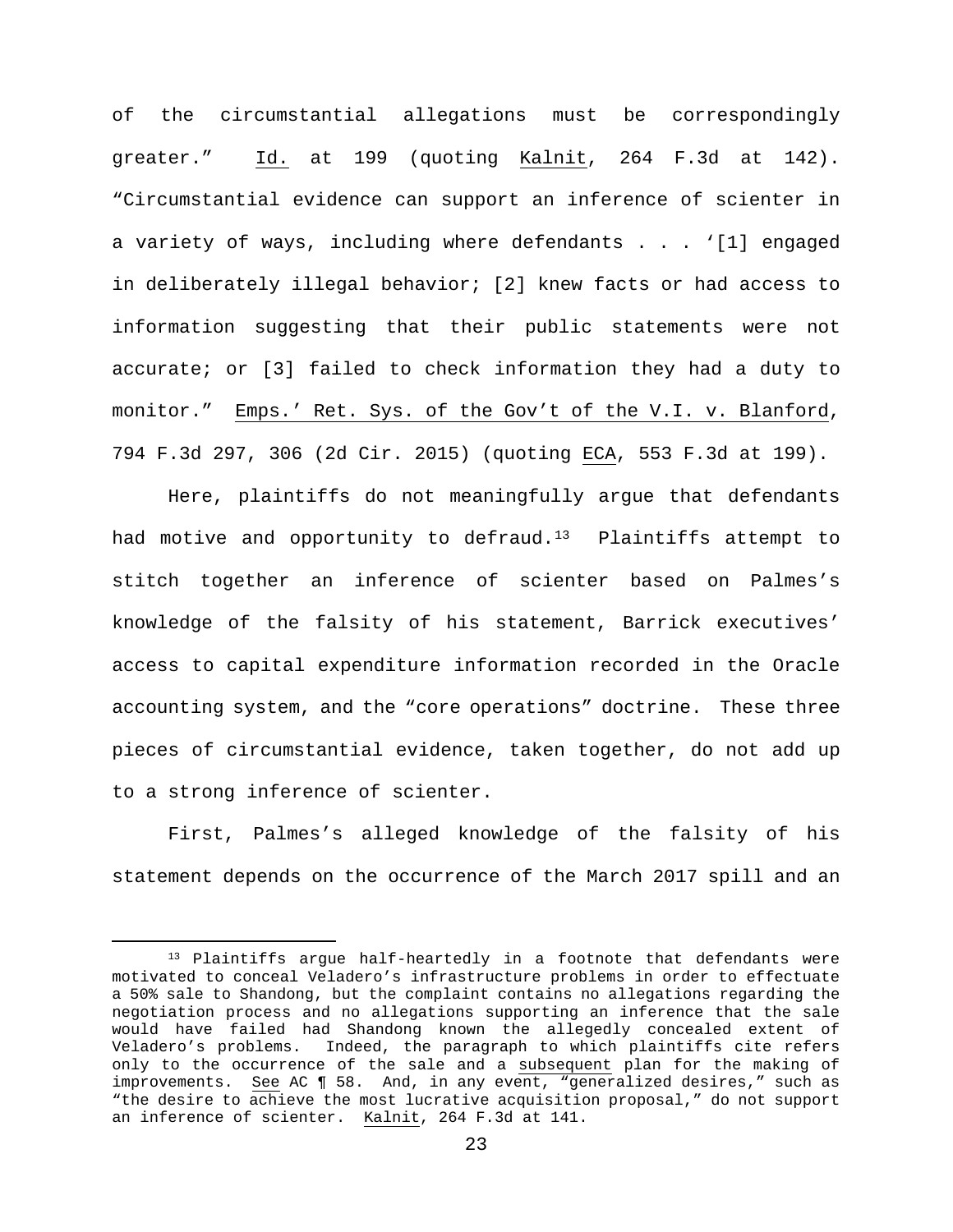Argentine official's May 2017 statement that replacement of pipes would have prevented the March 2017 spill. But each of those events occurred after Palmes's February 2017 statement, and they do not support the proposition that Palmes knew his statement was false at the time he made it.

Second, plaintiffs' references to the Oracle accounting system also do not support an inference of scienter. "[W]here plaintiffs contend defendants had access to contrary facts, they must specifically identify the reports or statements containing this information." Teamsters Local 445 Freight Div. Pension Fund v. Dynex Capital Inc., 531 F.3d 190, 196 (2d Cir. 2008). Plaintiffs' broad allegations regarding expense and capital cost data are insufficient, as plaintiffs do not identify what specific facts these data would have contained that contradicts Palmes's statement that "a series of remedial works" had been completed. See, e.g., In re PXRE Grp. Ltd., Sec. Litig., 600 F. Supp. 2d 510, 536 (S.D.N.Y. 2009) (Sullivan, J.); cf. Dynex, 531 F.3d at 196 (rejecting plaintiff's "broad reference to raw data"). While plaintiffs reference the \$500 million plan that Barrick and Shandong jointly submitted following the 2017 spill, and it is plausible that an expenditure of this magnitude would be reflected in an accounting system, there are no allegations supporting an inference that the remedial works that Barrick allegedly failed to complete at the time of Palmes's February 2017 statement would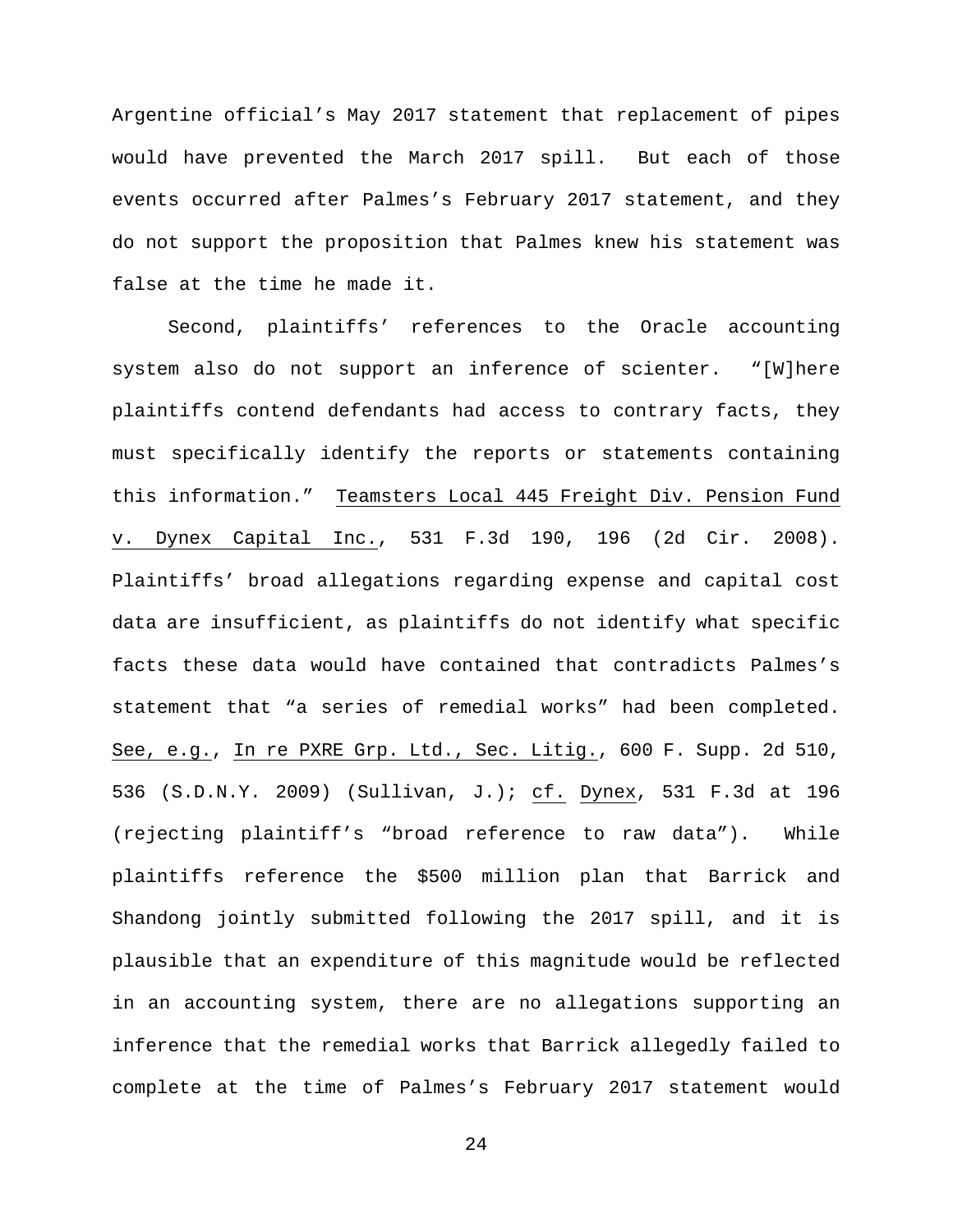have been of comparable magnitude such that their absence from some unspecified accounting report would have been noticeable.

Finally, the Second Circuit has not decided whether the "core operations" doctrine remains valid as a theory of scienter following the PSLRA, see Frederick v. Mechel OAO, 475 F. App'x 353, 356 (2d Cir. 2012) (declining to decide whether "the 'core operations' doctrine survives as a viable theory of scienter" following the PSLRA), but the majority rule is to "consider the 'core operations' allegations to constitute supplementary, but not an independent, means to plead scienter," Schwab v. E\*TRADE Fin. Corp., 258 F. Supp. 3d 418, 434 (S.D.N.Y. 2017) (Koeltl, J.) (internal quotation marks omitted); see, e.g., In re Wachovia Equity Sec. Litig., 753 F. Supp. 2d 326, 352-53 (S.D.N.Y. 2011) (Sullivan, J.) (considering "core operations" allegations as "supplementary but not independently sufficient"). Regardless of the doctrine's viability, however, the "core operations" doctrine contributes little to the scienter analysis here. "[C]ourts have required that the operation in question constitute nearly all of a company's business before finding scienter based on the 'core operations doctrine.'" Tyler v. Liz Claiborne, Inc., 814 F. Supp. 2d 323, 343 (S.D.N.Y. 2011) (Holwell, J.); In re BHP Billiton Sec. Litig., 276 F. Supp. 3d 65, 92 (S.D.N.Y. 2017) (citing Tyler), and the complaint alleges only that Veladero is "one of Barrick Gold's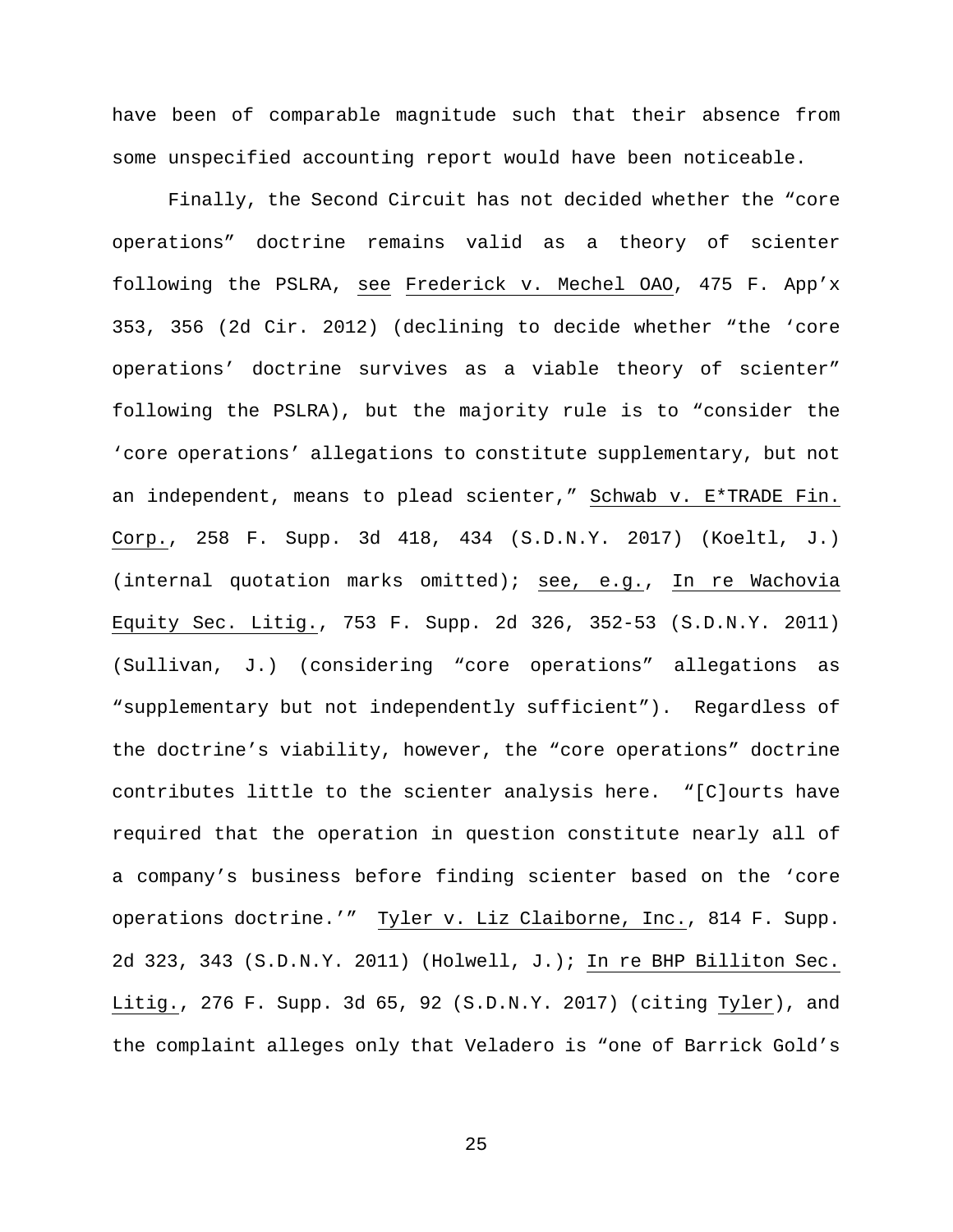five largest mines, which collectively account for 70% of the Company's gold production," AC ¶ 85; see also AC ¶ 29.

Tellabs directs that we are not "to scrutinize each allegation in isolation but to assess all the allegations holistically," 551 U.S. at 326, but these individually insufficient allegations do not combine to create an inference of scienter sufficient to satisfy the PSLRA. As the Second Circuit has recognized in a number of contexts, "[z]ero plus zero is zero." Tepperwien v. Entergy Nuclear Operations, Inc., 663 F.3d 556, 572 (2d Cir. 2011) (quoting MacDraw, Inc. v. CIT Grp. Equip. Fin., Inc., 138 F.3d 33, 38 (2d Cir. 1998)). That principle applies here.

# **2. Barrick's March 30 and April 6, 2017 Press Releases**

Plaintiffs identify as misleading the March 30 press release's statement that "[a]t this time, we do not anticipate a material impact to Veladero's 2017 production guidance," AC ¶ 65, and the April 6 press release's statement that Veladero "is expected to produce 770,000-830,000 ounces of gold in 2017, at a cost of sales of \$750-\$800 per ounce, and all-in sustaining costs of \$840-\$940 per ounce," AC ¶ 67. Plaintiffs argue that these statements are false and misleading because restrictions on the addition of cyanide reduced the efficiency of the gold cyanidation process, and production restrictions previously imposed following the 2015 and 2016 spills had "materially impacted production." AC ¶ 66; see AC ¶ 69. Defendants respond that the statements are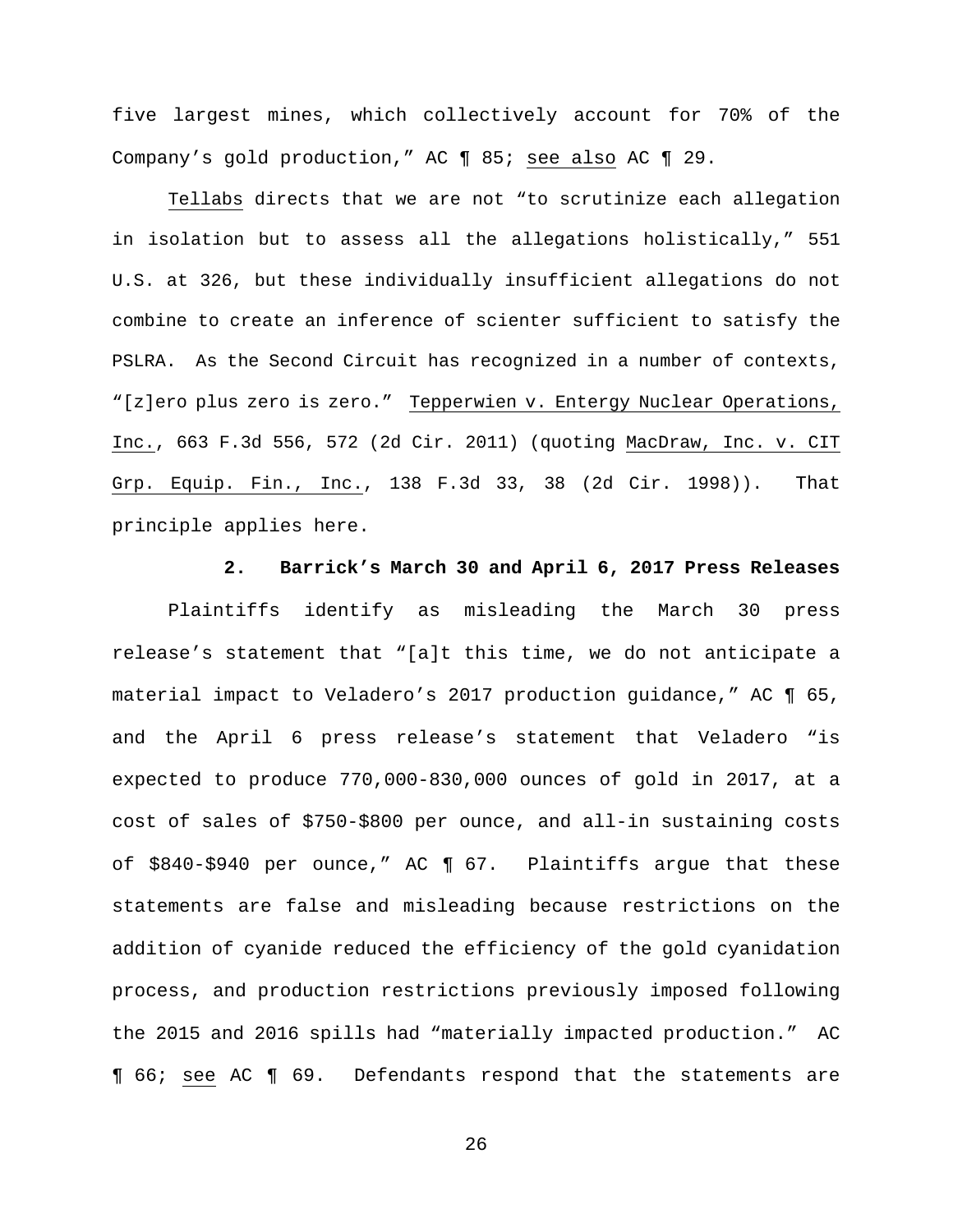protected by the PSLRA's safe-harbor for forward-looking statements, 15 U.S.C. § 78u-5.

Under the PSLRA's safe-harbor provision, "a defendant is not liable if (1) the forward-looking statement is identified and accompanied by meaningful cautionary language, (2) the forwardlooking statement is immaterial, or (3) the plaintiff fails to prove that the forward-looking statement was made with actual knowledge that it was false or misleading. Because the safe harbor is written in the disjunctive, a forward-looking statement is protected under the safe harbor if any of the three prongs applies." In re Vivendi, 838 F.3d at 245–46 (alterations incorporated) (internal quotation marks omitted) (quoting Slayton v. Am. Express Co., 604 F.3d 758, 766 (2d Cir. 2010)). We first consider whether the March 30 and April 6 statements satisfy the threshold criteria of being a forward-looking statement before considering whether they fall within the safe harbor under any of the three criteria.

### **a. Forward-Looking Statement**

The PSLRA defines the term "forward-looking statement" to be "(A) a statement containing a projection of revenues, income (including income loss), earnings (including earnings loss) per share, capital expenditures, dividends, capital structure, or other financial items; (B) a statement of the plans and objectives of management for future operations, including plans or objectives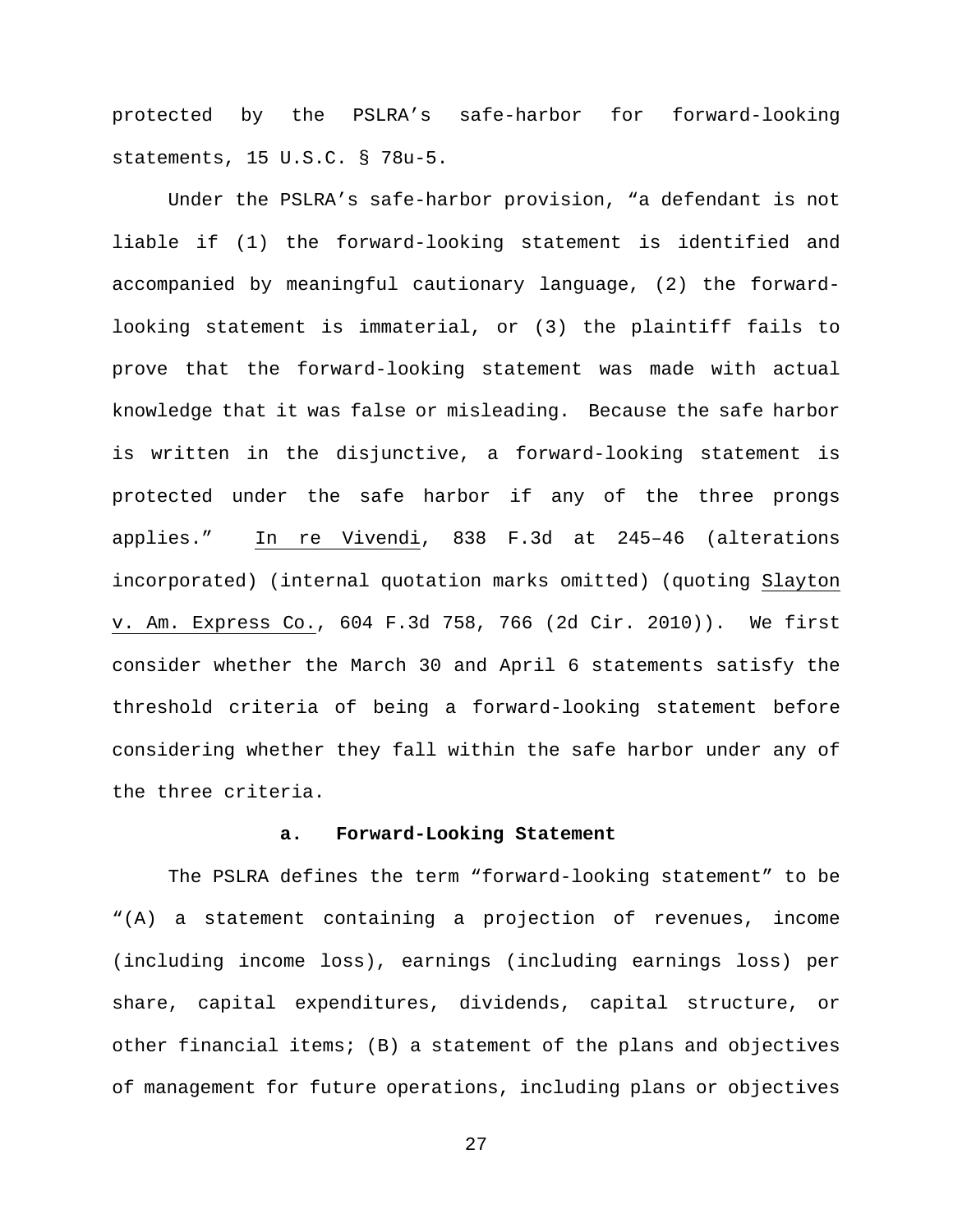relating to the products or services of the issuer; (C) a statement of future economic performance, including any such statement contained in a discussion and analysis of financial condition by the management or in the results of operations included pursuant to the rules and regulations of the Commission; (D) any statement of the assumptions underlying or relating to any statement described in subparagraph  $(A)$ ,  $(B)$ , or  $(C)$  . . . . " 15 U.S.C. § 78u-5(i)(1). A statement need not be specifically labeled as forward-looking or segregated into a separate section to qualify for safe-harbor protection. See Slayton, 604 F.3d at 769 ("Nothing in the statute indicates that to be adequately identified, a forward-looking statement must be contained in a separate section or specifically labeled, and we decline to write in such a requirement."). Rather, a statement that "projects results in the future" is "plainly forward-looking," and the Second Circuit has acknowledged "the common-sense proposition that words such as 'expect' identify forward-looking statements." Id. That is, the "use of linguistic cues like 'we expect' or 'we believe,' when combined with an explanatory description of the company's intention to thereby designate a statement as forward-looking, generally should be sufficient to put the reader on notice that the company is making a forward-looking statement." Id.

The specific statements in the March 30 and April 6 press releases that plaintiffs identify are forward-looking. Barrick's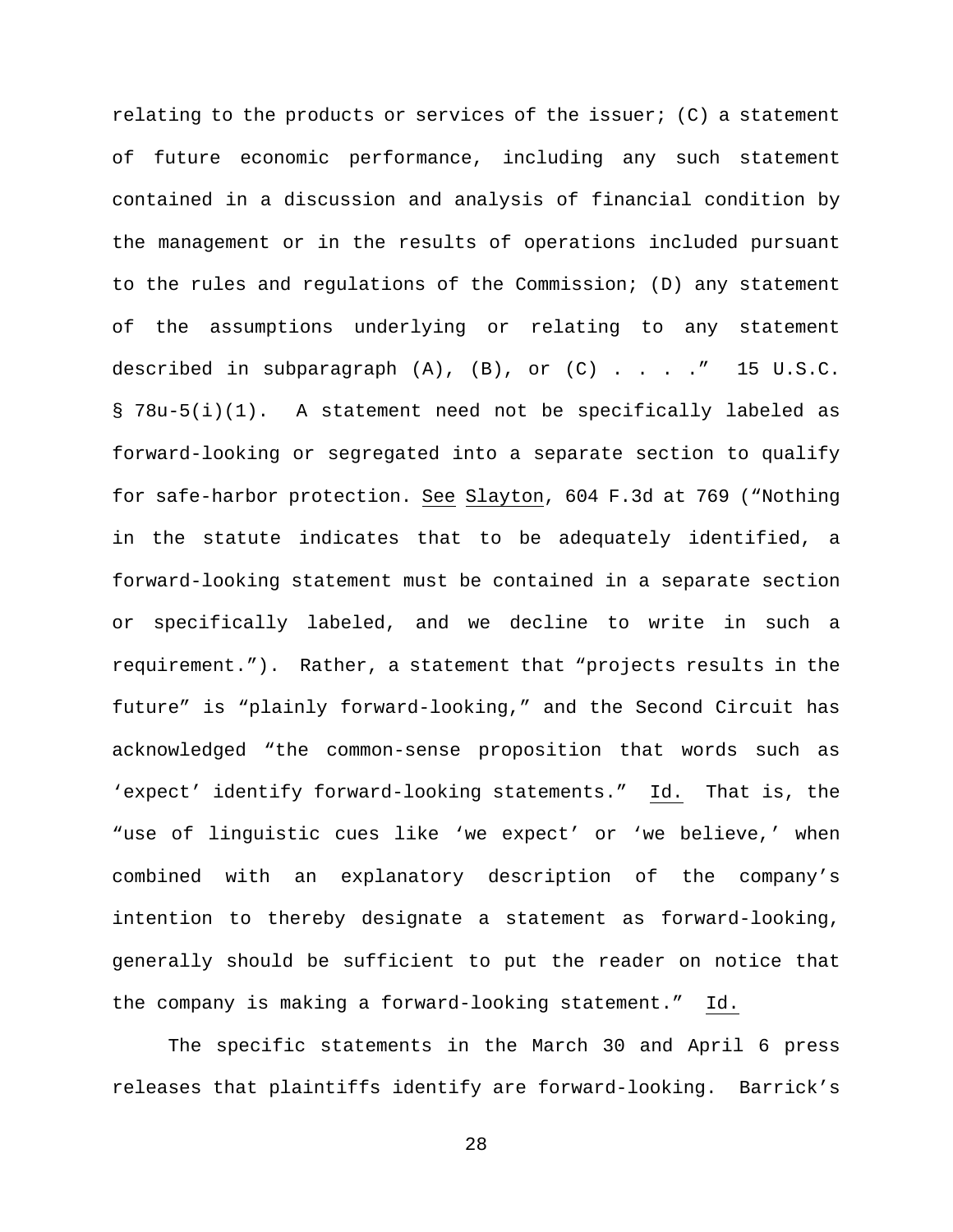production guidance -- discussing the amount of gold expected to be produced and the costs of that production -- are projections of "other financial items" and "statement[s] of future economic performance" falling with the statutory definition of "forwardlooking statement." See 15 U.S.C. §  $78u-5(i)(1)(A)$ , (C). Further, while Barrick did not specifically label these statements as forward-looking, the March 30 press release stated that Barrick "do[es] not anticipate a material impact" on production and the April 6 press release stated that Veladero "is expected to produce" a certain quantity of gold at certain cost levels and both press releases noted that "[a]ll statements, other than statements of historical fact, are forward-looking statements." AC ¶¶ 65, 68; ex. 8 at 1-2; id. ex. 9 at 3-4. Barrick's characterization of a statement as forward-looking is not dispositive, but the statements in question here fit within the statutory definition of "forward-looking statement" and therefore satisfy the PSLRA safe harbor's threshold criterion of being forward-looking.

Plaintiffs characterize Barrick's statements as misrepresenting the present fact that "the March 28, 2017 spill did not have any effect on production" [Pls.' Opp'n 13], but this statement is a mischaracterization. When coupled with Barrick's acknowledgement that cyanide restrictions had already been imposed (as of the March 30 statement), Barrick's statement that it did not anticipate "a material impact" on 2017 production can be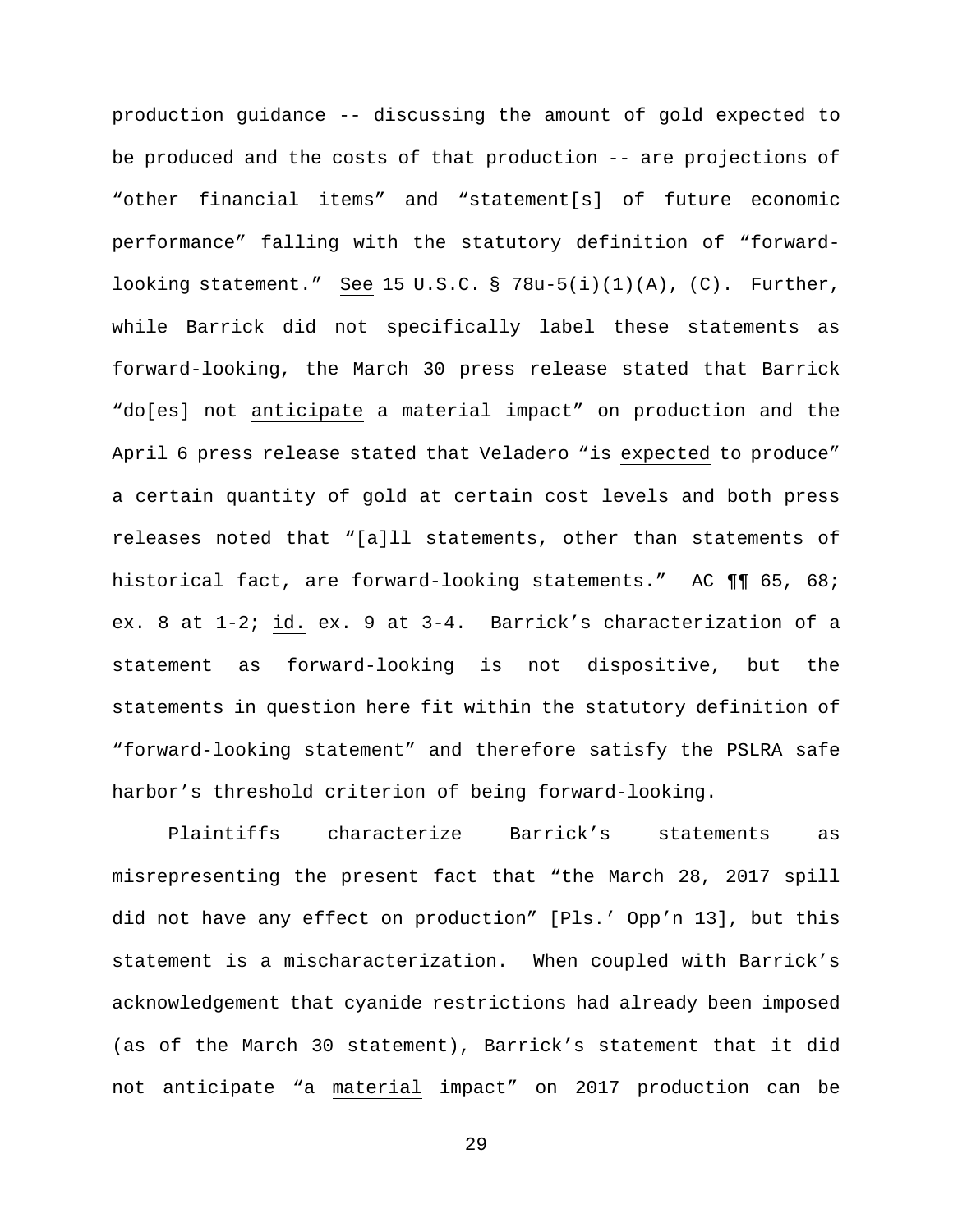reasonably interpreted only as a statement that the restrictions imposed were impacting production, but not to a material extent. At bottom, the total amount of gold produced at Veladero in a given year -- the figures reflected in the production guidance -- can be assessed only at the end of the year, which was nine months into the future at the time the statements in question were made. As Judge Scheindlin has explained, "[f]orecasts of future events are necessarily contingent on present circumstances, but it is a game of semantics to label them as grounded in the present." Gissin v. Endres, 739 F. Supp. 2d 488, 507 n.106 (S.D.N.Y. 2010)[.14](#page-29-0)

Of course, a statement comparable to the March 30 and April 6 statements made later in the year would come closer to being a statement about present fact rather than a forward-looking statement. For example, a statement about ability to meet annual production guidance made on December 30 is not particularly forward-looking and could more reasonably be considered a statement of present fact. But here, where nine months remained in the production year and plaintiffs' own allegations suggest

<span id="page-29-0"></span><sup>&</sup>lt;sup>14</sup> For this reason, plaintiffs' reliance on Wagner v. Barrick Gold Corp., No. 03 Civ. 4302 (RMB) (S.D.N.Y. Sept. 29, 2004), is unavailing. Wagner held actionable Barrick's statements that its production costs were expected to decrease because Barrick was simultaneously undertaking processes that increased production costs, see id., slip op. at \*12. While Wagner cited some case law regarding present misstatements, Barrick's predictions regarding its costs in the future are plainly "a statement containing a projection of . . . financial items" falling within the statutory definition of a "forward-looking statement." 15 U.S.C. § 78u-5(i)(1)(A). Accordingly, this holding in Wagner is best characterized as a forward-looking statement that was made with actual knowledge of falsity (i.e., Barrick could not reasonably have expected that costs would decrease given that it was simultaneously undertaking costincreasing processes).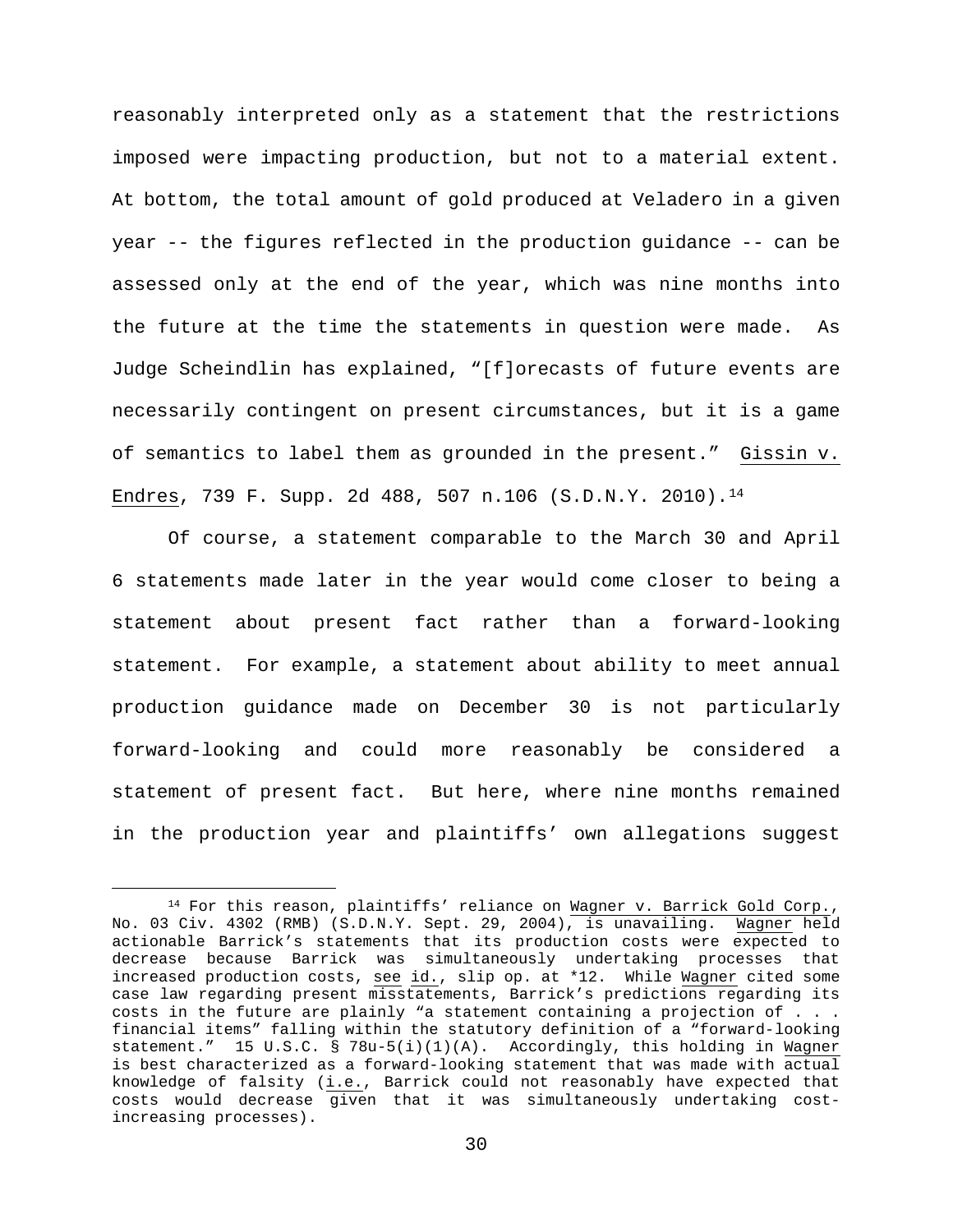that recuperation of lost production is not only possible but a focus at Veladero, AC ¶ 46, the statements in question are best characterized as forward-looking.

### **b. Meaningful Cautionary Language**

"To avail themselves of safe harbor protection under the meaningful cautionary language prong, defendants must demonstrate that their cautionary language was not boilerplate and conveyed substantive information." Slayton, 604 F.3d at 772. "A vague or blanket (boilerplate) disclaimer which merely warns the reader that the investment has risks will ordinarily be inadequate to prevent misinformation. To suffice, the cautionary statements must be substantive and tailored to the specific future projections, estimates or opinions in the [statements that] the plaintiffs challenge." Id. (quoting Inst. Investors Grp. v. Avaya, Inc., 564 F.3d 242, 256 (3d Cir. 2009)). That is, "the requirement for meaningful cautions calls for substantive company-specific warnings based on a realistic description of the risks applicable to the particular circumstances, not merely a boilerplate litany of generally applicable risk factors." Id. (internal quotation marks omitted) (quoting Southland Sec. Corp. v. INSpire Ins. Solutions, Inc., 365 F.3d 353, 372 (5th Cir. 2004)).

"To determine whether cautionary language is meaningful, courts must first 'identify the allegedly undisclosed risk' and then 'read the allegedly fraudulent materials -- including the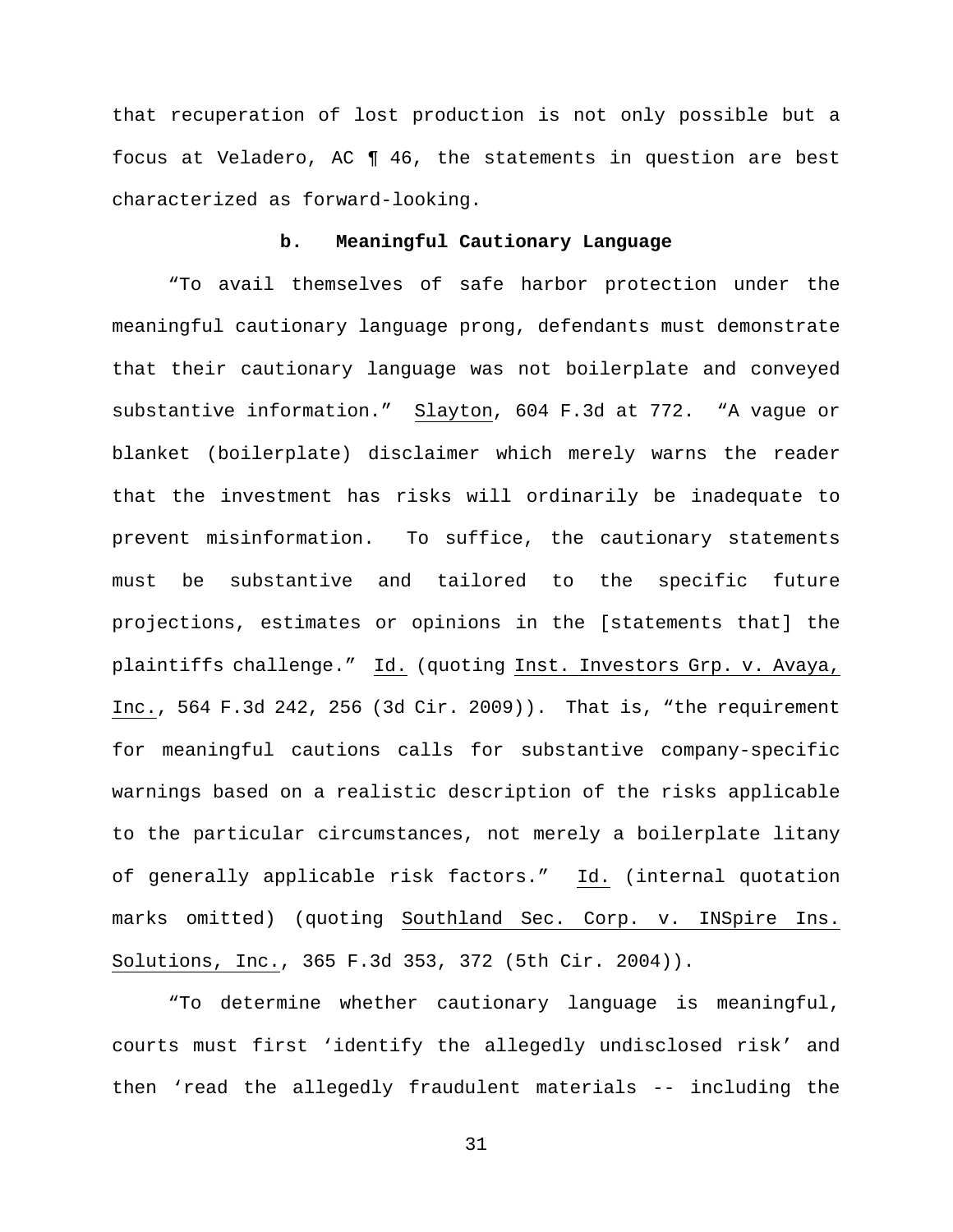cautionary language -- to determine if a reasonable investor could have been misled into thinking that the risk that materialized and resulted in his loss did not actually exist.'" In re Delcath Sys., Inc. Sec. Litig., 36 F. Supp. 3d 320, 333 (S.D.N.Y. 2014) (Schofield, J.) (quoting Halperin v. eBanker USA.com, Inc., 295 F.3d 352, 359 (2d Cir. 2002)); see also, e.g., In re Aratana Therapeutics Inc. Sec. Litig., 315 F. Supp. 3d 737, 756 (S.D.N.Y. 2018) (Engelmayer, J.) (applying In re Delcath's two-step analysis).

By March 30, the Argentine authorities had already imposed restrictions on Barrick's addition of cyanide to the leach pad, and Barrick had already so disclosed in the March 30 press release -- one of the very statements that plaintiffs allege to be misleading. Accordingly, the allegedly undisclosed risk must be that, moving forward, Argentine authorities would not permit Barrick to resume adding cyanide to the leaching process within a certain time -- a regulatory approval of the type identified in the cautionary language accompanying both press releases. Indeed, both releases include "timing of receipt of, or failure to comply with, necessary permits and approvals." Fernandez Johnson Decl. ex. 8 at 2; id. ex. 9 at 5. Accordingly, a reasonable investor would have understood that Barrick's projections as to how much gold would be produced by the end of 2017 were contingent on Argentine authorities' allowing Barrick to resume the addition of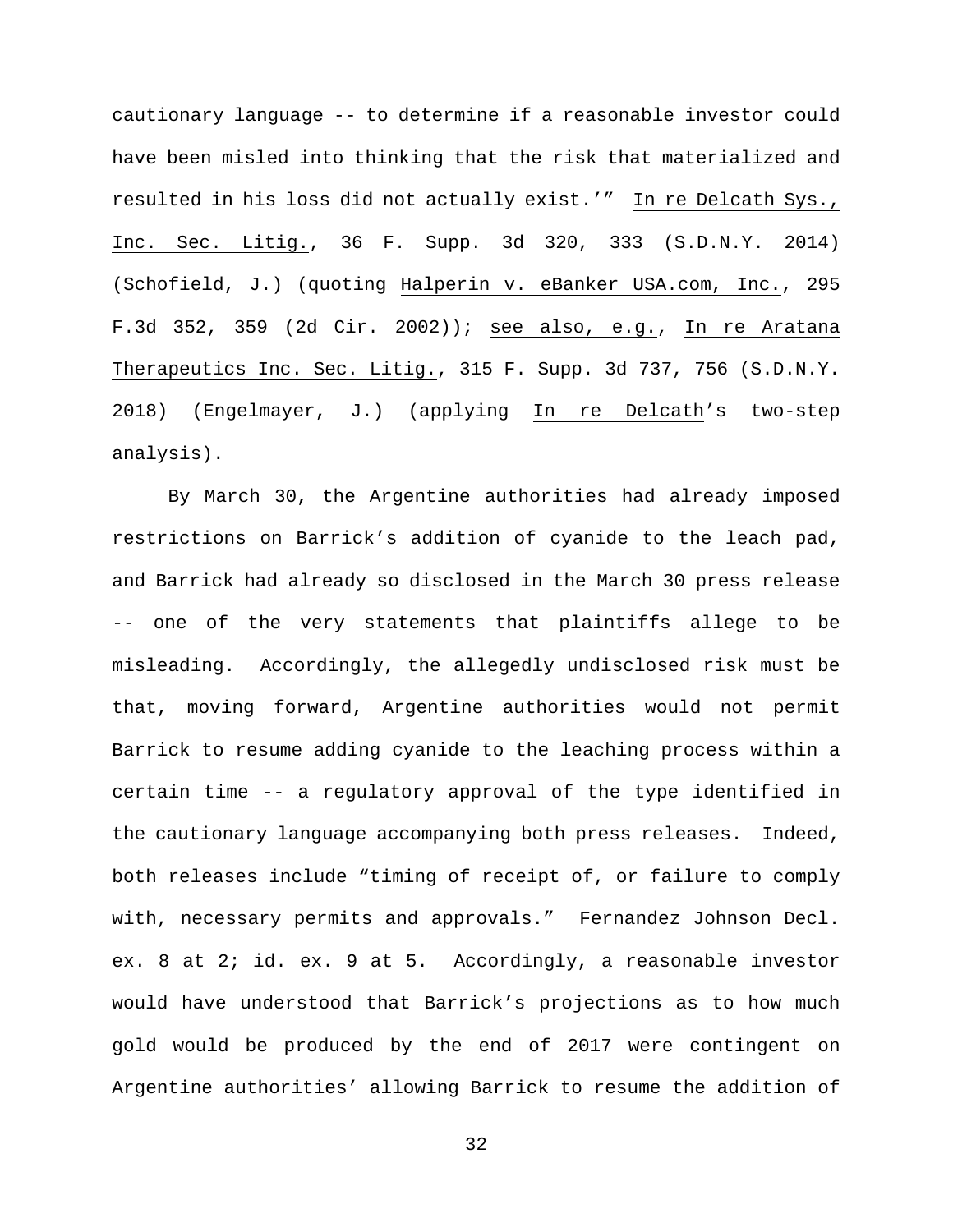cyanide in its leaching process. Because the press releases include cautionary language sufficient to prevent a reasonable investor from believing the contrary, that cautionary language is meaningful. See In re Delcath, 36 F. Supp. 3d at 333.

This identification of the allegedly undisclosed risk also allows us to readily dispense with plaintiffs' argument that Barrick's statements are not protected by the PSLRA safe harbor because the risks they concealed had already materialized. The PSLRA's safe harbor indeed does not apply to already-materialized risks, see Rombach v. Chang, 355 F.3d 164, 173 (2d Cir. 2004) ("Cautionary words about future risk cannot insulate from liability the failure to disclose that the risk has transpired."), but that principle has no application here. The fact that inability to add cyanide would impact (at some point) the efficiency of the gold leaching process is not so much a risk but a scientific certainty, and plaintiffs essentially so allege and argue. E.g., AC ¶ 44. Rather, the uncertainty lies in (i.e., the risks are) whether and for how long cyanide restrictions would be imposed. Barrick disclosed that Argentine authorities had, by March 30, imposed restrictions on the addition of cyanide pending the completion of certain remedial works, see Fernandez Johnson Decl. ex. 8 at 1, and the risk was that those authorities would not permit Barrick to resume the addition of cyanide within a certain time. The cautionary language attached to both the March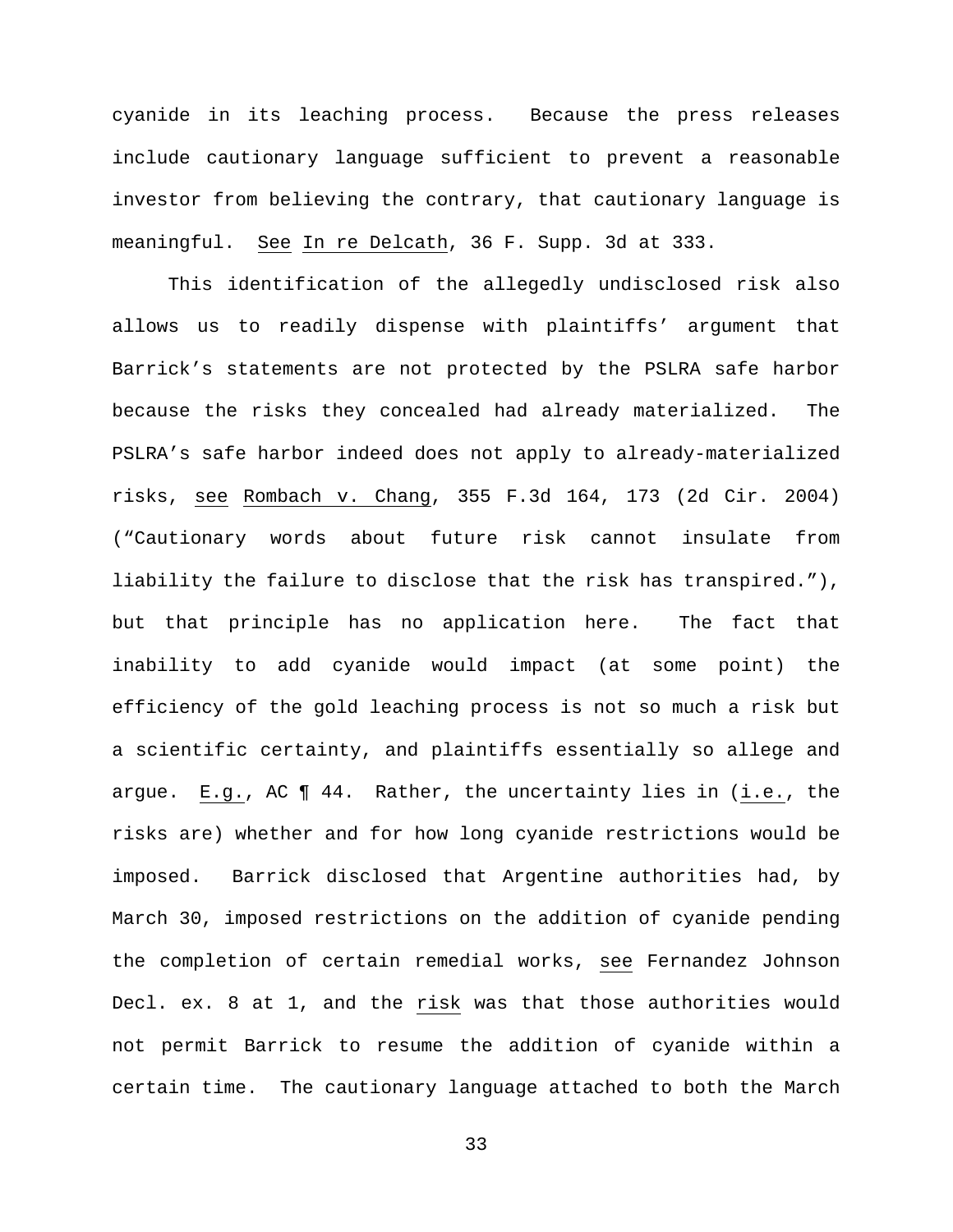30 and April 6 statements warned that that regulatory approval might not be forthcoming, and it is therefore meaningful.

Nor does the inclusion of other risk factors (which did not transpire) in the press releases' cautionary language render the safe harbor inapplicable, as the securities laws does not demand clairvoyance of defendants. See Novak, 216 F.3d at 309 ("Corporate officials need not be clairvoyant."). Just as "a defendant need not include the particular factor that ultimately causes its projection not to come true in order to be protected by the meaningful cautionary language prong of the safe harbor," Slayton, 604 F.3d at 773, the inclusion of cautionary language as to other factors that turn out (with the benefit of hindsight) to have no impact does not detract from the meaningfulness of cautionary language, cf. In re MGT Capital Invs., Inc. Sec. Litig., No. 16 Civ. 7415 (NRB), 2018 WL 1224945, at \*11 (S.D.N.Y. Feb. 27, 2018) ("[W]hen defendants warn investors of a potential risk, they need not predict the precise manner in which [the] risks will manifest themselves." (alteration in original) (quoting In re AES Corp. Sec. Litig., 825 F. Supp. 578, 588 (S.D.N.Y. 1993) (Conner, J.)); Wilbush v. Ambac Fin. Grp., Inc., 271 F. Supp. 3d 473, 493 (S.D.N.Y. 2017) (Berman, J.) (similar); In re TVIX Sec. Litig., 25 F. Supp. 3d 444, 457 (S.D.N.Y. 2014) (Swain, J.) (similar).[15](#page-33-0)

<span id="page-33-0"></span> <sup>15</sup> Plaintiffs also rely on this Court's decision in In re BHP Billiton Securities Litigation, 276 F. Supp. 3d 65 (S.D.N.Y. 2017), in which we held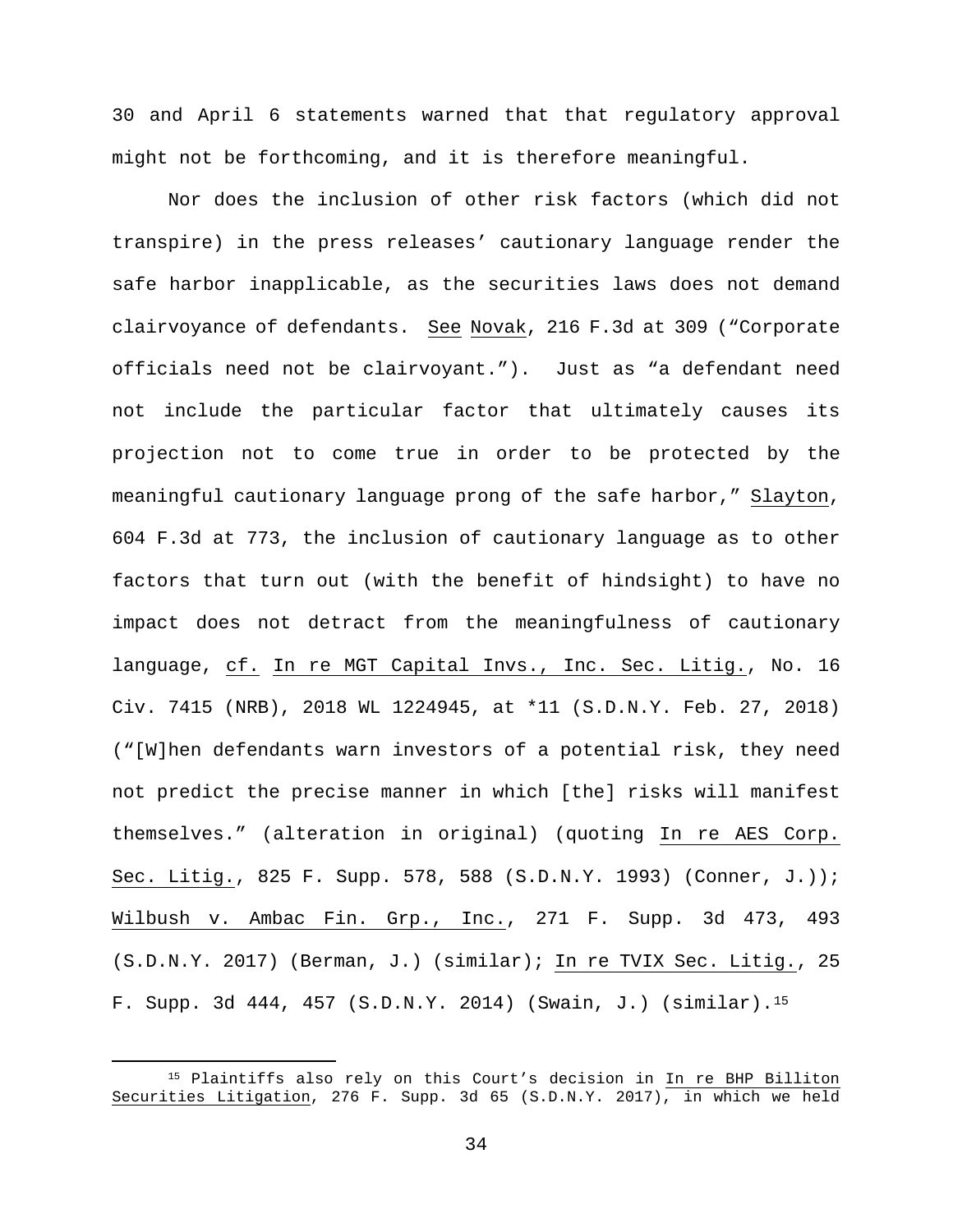In sum, we conclude that the March 30 and April 6 statements identified by plaintiffs were accompanied by meaningful cautionary language. Those statements are therefore not actionable because they fall within the PSLRA's safe harbor.

### **c. Actual Knowledge of Falsity**

The PSLRA's safe harbor applies for the additional reason that plaintiffs fail to plausibly allege that these forwardlooking statements were "made with actual knowledge that it was false or misleading." In re Vivendi, 838 F.3d at 245. Plaintiffs contend that Barrick knew that its production estimates were false because the individual defendants received daily production reports from Veladero, Barrick had a history of maintaining production guidance despite previous spills and the production restrictions consequently imposed by the Argentine authorities, and Barrick admitted that restrictions on the addition of cyanide reduced production.[16](#page-34-0)

Lacking in these theories, however, is any plausible inference that reduced production over the course of two and nine days -- the amount of time that the production restrictions had

Ĩ. that general disclosures about breaches of tailings dams were insufficient to render "very particular, concrete, and grave risks relating to" a specific dam immaterial by virtue of having already been in the public domain, id. at 83. This analysis in BHP -- which relates to materiality -- has little bearing on our analysis of the "meaningful cautionary language" prong of the PSLRA safe harbor.

<span id="page-34-0"></span><sup>&</sup>lt;sup>16</sup> Plaintiffs also rely on the core operations doctrine, which we have already found inapplicable as to Barrick and Veladero.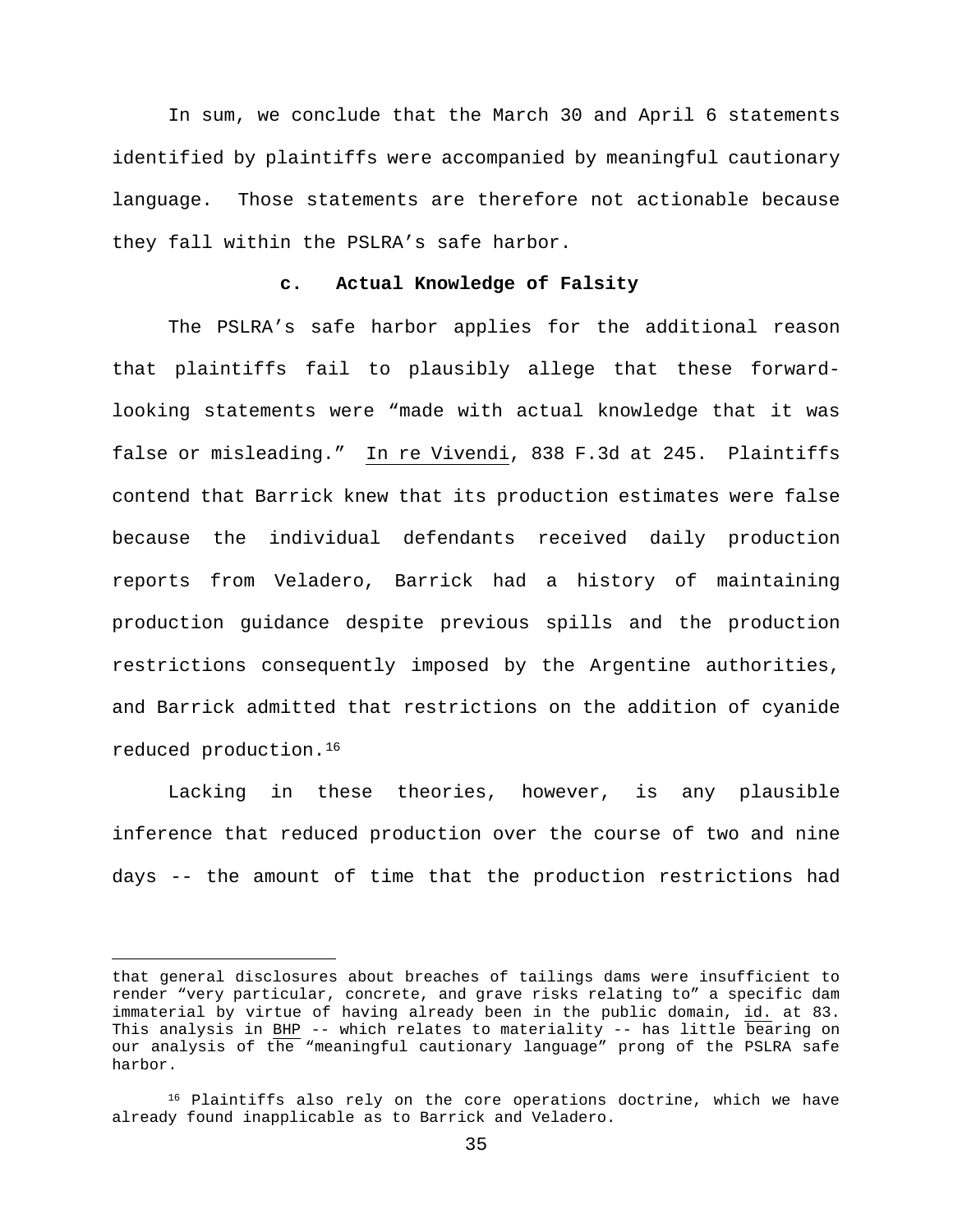been in place following the March 28 leak when the March 30 and April 6 statements were made -- has a material impact on total production assessed as of year-end. Accordingly, accepting that Barrick executives (including several of the individual defendants) received daily production updates from Veladero reflecting decreased production day-to-day, AC ¶¶ 45, 84, whether these production updates reflected decreases that were significant enough to call into question Barrick's annual production guidance is a separate question and is unsupported by plaintiffs' allegations. For example, considering CW1's estimate that gold production was reduced by up to 10% on days when cyanide solution was not added to the leach pad, AC ¶ 44, restrictions in place for a period of 18 days (the length of time between Barrick's April 6 statement and April 24 corrective disclosure) would amount to only a 0.5% reduction in annual production. Restrictions would need to be in place for a substantial period before overall annual production would be impacted, and plaintiffs do not seriously engage with the mismatch in temporal scope between restrictions in effect for a number of days and annual production reflected in production guidance.

Nor does Barrick's history of maintaining annual production guidance in the face of operating restrictions imposed after the 2015 and 2016 spills support an inference of scienter. Plaintiffs label as baseless Barrick's maintenance of annual production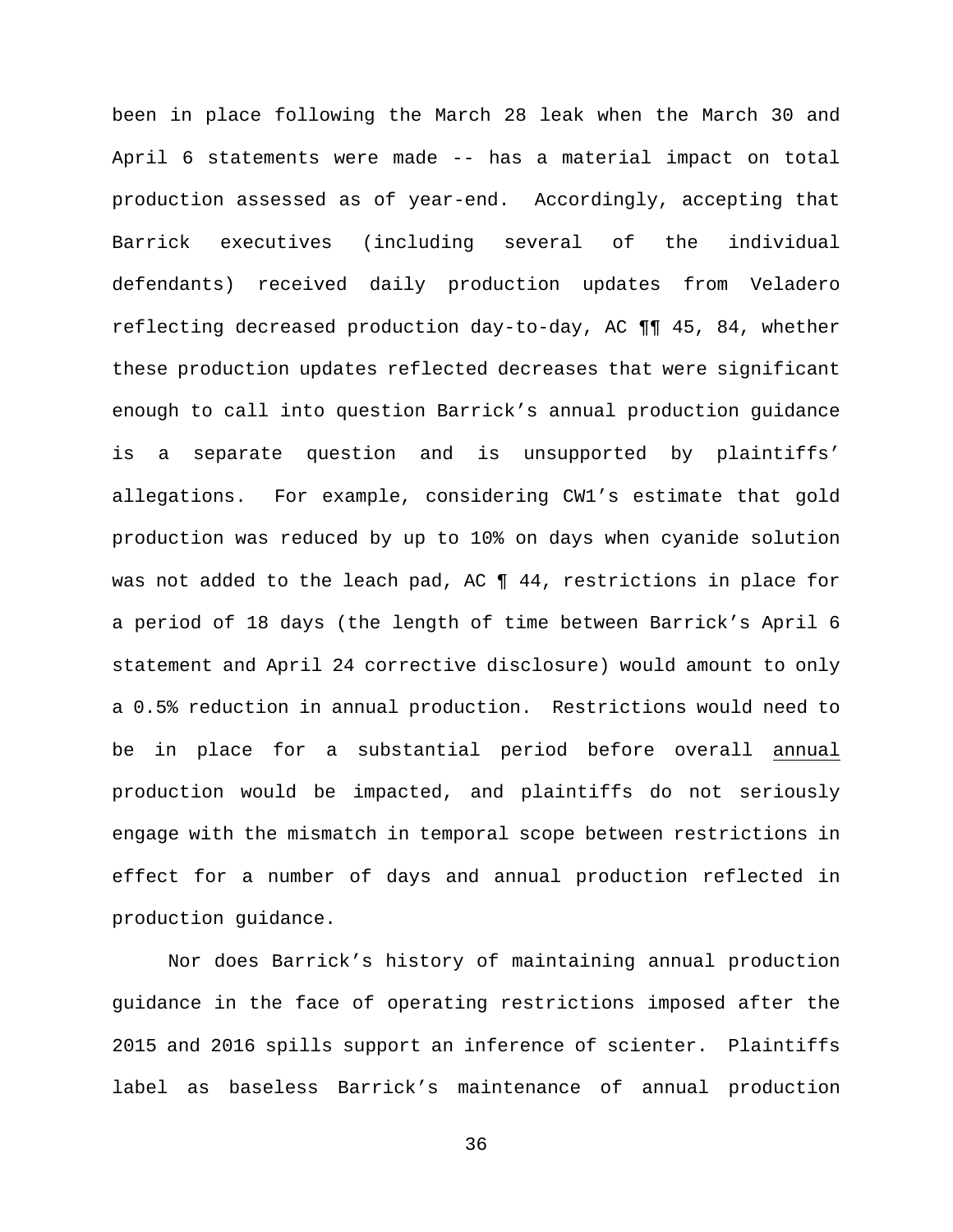guidelines, but they also do not argue that Barrick in fact failed to meet the production guidance it reaffirmed after the 2015 and 2016 spills. See Aug. 23, 2018 Hr'g Tr. 34:20-24 ("THE COURT: Are you arguing that Barrick missed production goals in 2015 and 2016? MS. MILLER: No, your Honor. THE COURT: No. MS. MILLER: We are not."). The fact that plaintiffs do not contend that Barrick missed its 2016 production guidance is particularly significant in that following the 2016 spill, the Argentine authorities had suspended production outright for 20 days, AC ¶ 48, (i.e., a 100% reduction of production on those days) rather than merely restricting the addition of cyanide to the leaching process, AC ¶ 56. Given that plaintiffs do not argue that Veladero having been subject to processing restrictions for 9 days in 2015 and further subject to the wholesale suspension of production for 20 days in 2016 caused Barrick to miss its production guidance in those years, the impact on production that the imposition of cyanide restrictions for 2 and 9 days following the March 2017 spill is wholly insufficient to raise a plausible inference that the March 30 and April 6 statements regarding 2017 production guidance were made with actual knowledge of falsity.

Further, any inference that defendants knew that the March 30 and April 6 press releases' reaffirmance of the production guidance was false -- that is, defendants knew as of March 30 and April 6 that the 2017 production guidance was unattainable -- is undermined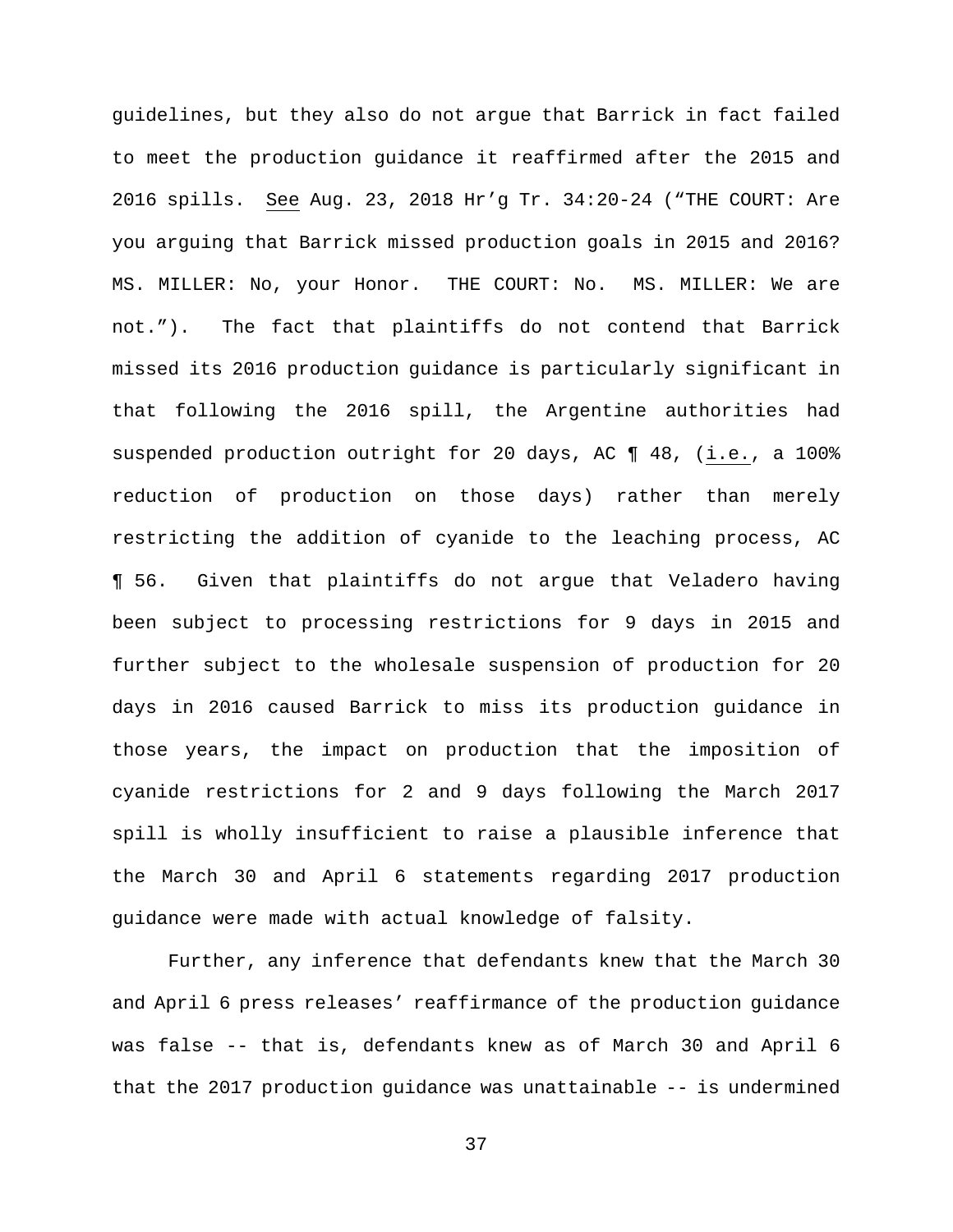here by CW1's statements that Barrick placed great emphasis on the catching-up of behind-target production, AC ¶ 46, and by the fact that nine months in the production year remained at the time the March 30 and April 6 statements were made. We therefore conclude that the March 30 and April 6 statements fall within the PSLRA's safe harbor for the additional reason that plaintiffs fail to plausibly allege that these statements were made with actual knowledge of their falsity.[17](#page-37-0)

\* \* \*

In sum, we hold that plaintiffs have failed to plausibly allege that Palmes's February 16 statement was false or made with scienter and that the remaining statements are forward-looking statements protected by the PSLRA's safe harbor.

## **3. Loss Causation**

Given the foregoing, we need not address the parties' loss causation arguments. Nonetheless, we note here that plaintiffs' theory of loss causation as to the alleged partial disclosure on March 29 borders on the nonsensical. As an initial matter, plaintiffs allege that Barrick's stock price dropped over the

<span id="page-37-0"></span><sup>&</sup>lt;sup>17</sup> Given the foregoing analysis, plaintiffs would equally fail to plausibly plead the lower scienter requirement of conscious recklessness generally applicable to non-forward-looking statements. See City of Pontiac Policemen's & Firemen's Ret. Sys. v. UBS AG, 752 F.3d 173, 184 (2d Cir. 2014) (defining "recklessness as a state of mind 'approximating actual intent,' which can be established by 'conduct which is highly unreasonable and which represents an extreme departure from the standards of ordinary care to the extent that the danger was either known to the defendant or so obvious that the defendant must have been aware of it'" (quoting Novak, 216 F.3d at 308, 312)).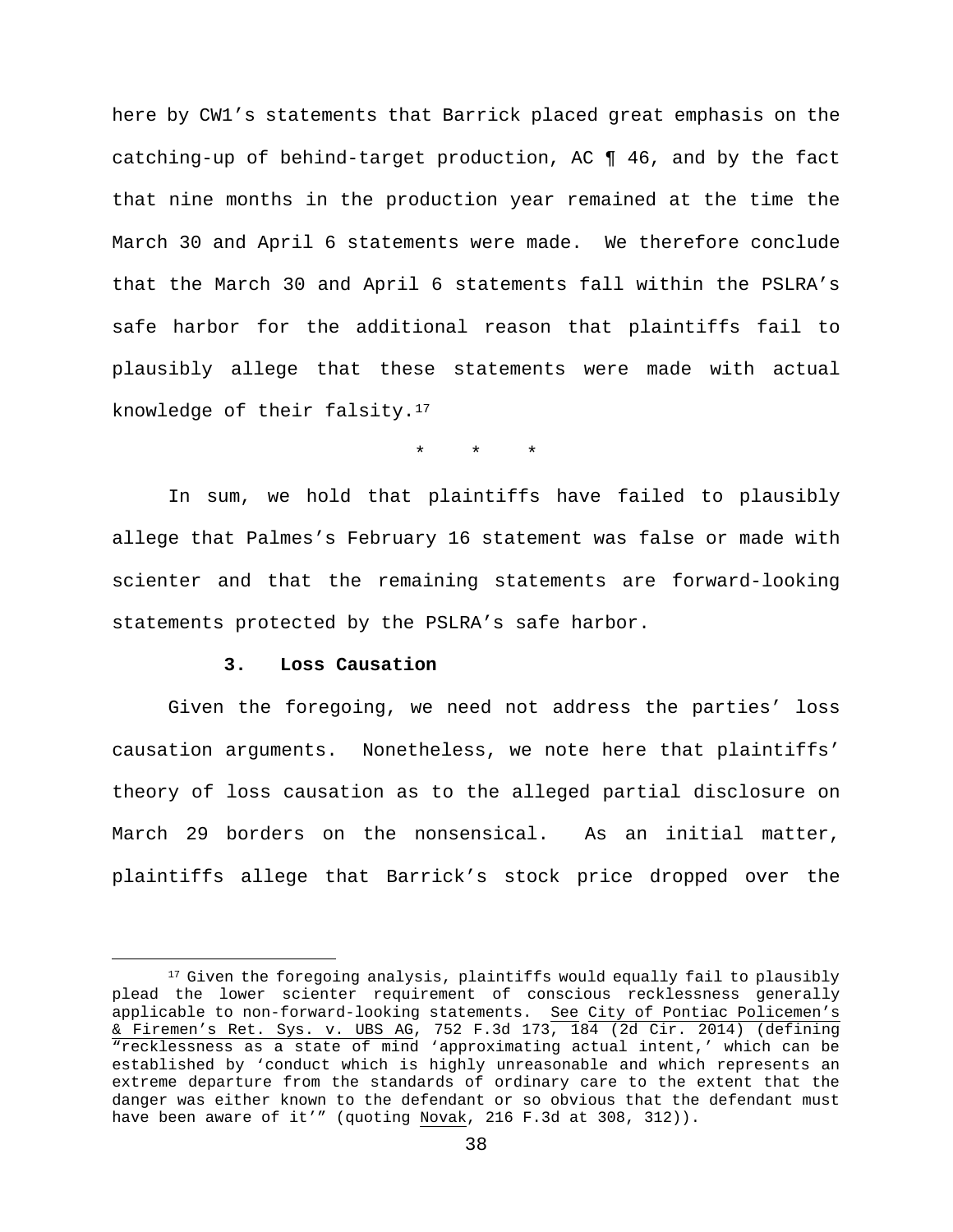period from March 27 (a Monday) to March 30 (a Thursday), an expansive window that is difficult to reconcile with their allegations, AC ¶ 91, that Barrick's stock trades in an efficient market allowing them to rely on the presumption of reliance set forth in Basic Inc. v. Levinson, 485 U.S. 224 (1988). See Teamsters Local 445 Freight Div. Pension Fund v. Bombardier Inc., 546 F.3d 196, 207 (2d Cir. 2008) (noting, under Cammer v. Bloom, 711 F. Supp. 1264 (D.N.J. 1989), and progeny, the importance of "[e]vidence that unexpected corporate events or financial releases cause an immediate response in the price of a security" in analyzing whether the Basic presumption applies (emphasis added)).

In actuality, Barrick's stock price closed at \$19.60 on March 27, decreased to \$19.08 at close on March 28, increased to \$19.19 at close on March 29, and decreased to \$18.84 at close on March 30. Plaintiffs contend that the decrease in price on March 28 is attributable to the occurrence of the spill which partially revealed the falsity of Palmes's February 16 statement, that the increase on March 29 is attributable to Barrick's press release containing reassurances that there were no impacts on the environment or local residents, and that the decrease on March 30 is attributable to Barrick's disclosure of cyanide restrictions in the press release issued that day. [Pls.' Opp'n 28 n.19.]

However, the occurrence of the spill by itself cannot plausibly be considered a disclosure, particularly when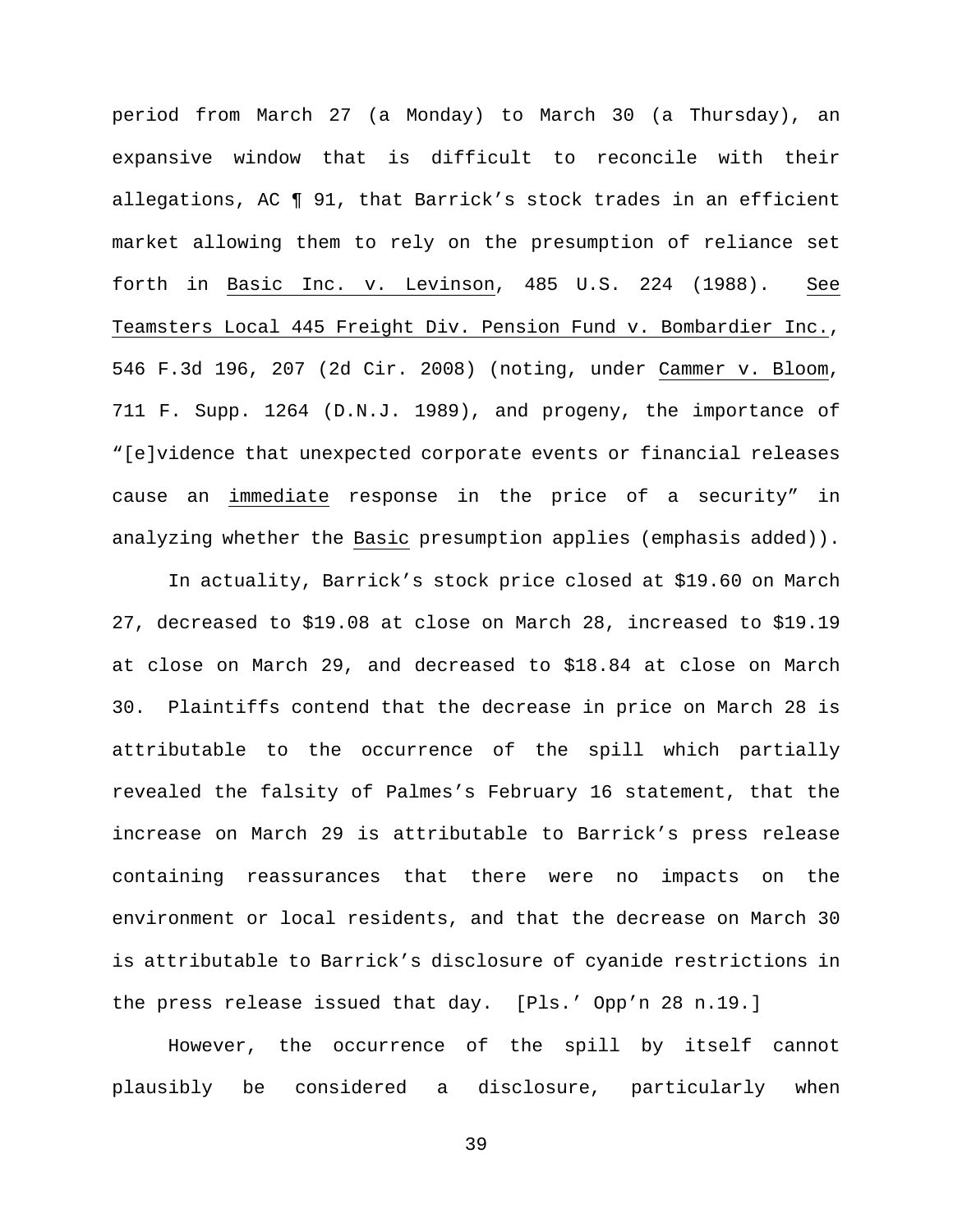plaintiffs' allegations of Barrick's intent and ability to conceal spills and prevent their disclosure are considered.<sup>18</sup> E.g., AC ¶¶ 38, 47, 48. But even accepting plaintiffs' hindsight-inflected theory that the March 28 spill amounted to a partial corrective disclosure of Palmes's February 16 statement (which we conclude is implausible as analyzed above), that disclosure was made to (and would have impacted) the market on March 29 -- not March 28. Given that Barrick's stock price increased on March 29, rather than decreased, it is far from clear that plaintiffs have met their burden as to loss causation -- even though that burden is a low one at the pleading stage. See Carpenters Pension Tr. Fund of St. Louis v. Barclays PLC, 750 F.3d 227, 232-33 (2d Cir. 2014) ("In order to plead corrective disclosure, plaintiffs must plausibly allege a disclosure of the fraud by which 'the available public information regarding the company's financial condition [was] corrected,' and that the market reacted negatively to the corrective disclosure." (emphasis added) (citation omitted) (alteration in original) (quoting In re Omnicom Grp., Inc. Sec. Litig., 597 F.3d 501, 511 (2d Cir. 2010))).

Plaintiffs' loss causation allegations as to the Barrick's April 24 announcement of its 2017 First Quarter results fare

<span id="page-39-0"></span> <sup>18</sup> Further, the spill happened at approximately 5:15 p.m. on March 28 - after the trading day in New York had concluded. See Letter from Kim E. Miller to the Court, Aug. 27, 2018, ECF No. 59. (On March 28, 2017, Argentina and Veladero would have been one hour ahead of New York.) Any allegation that this information is capable of traveling back in time would, of course, be implausible.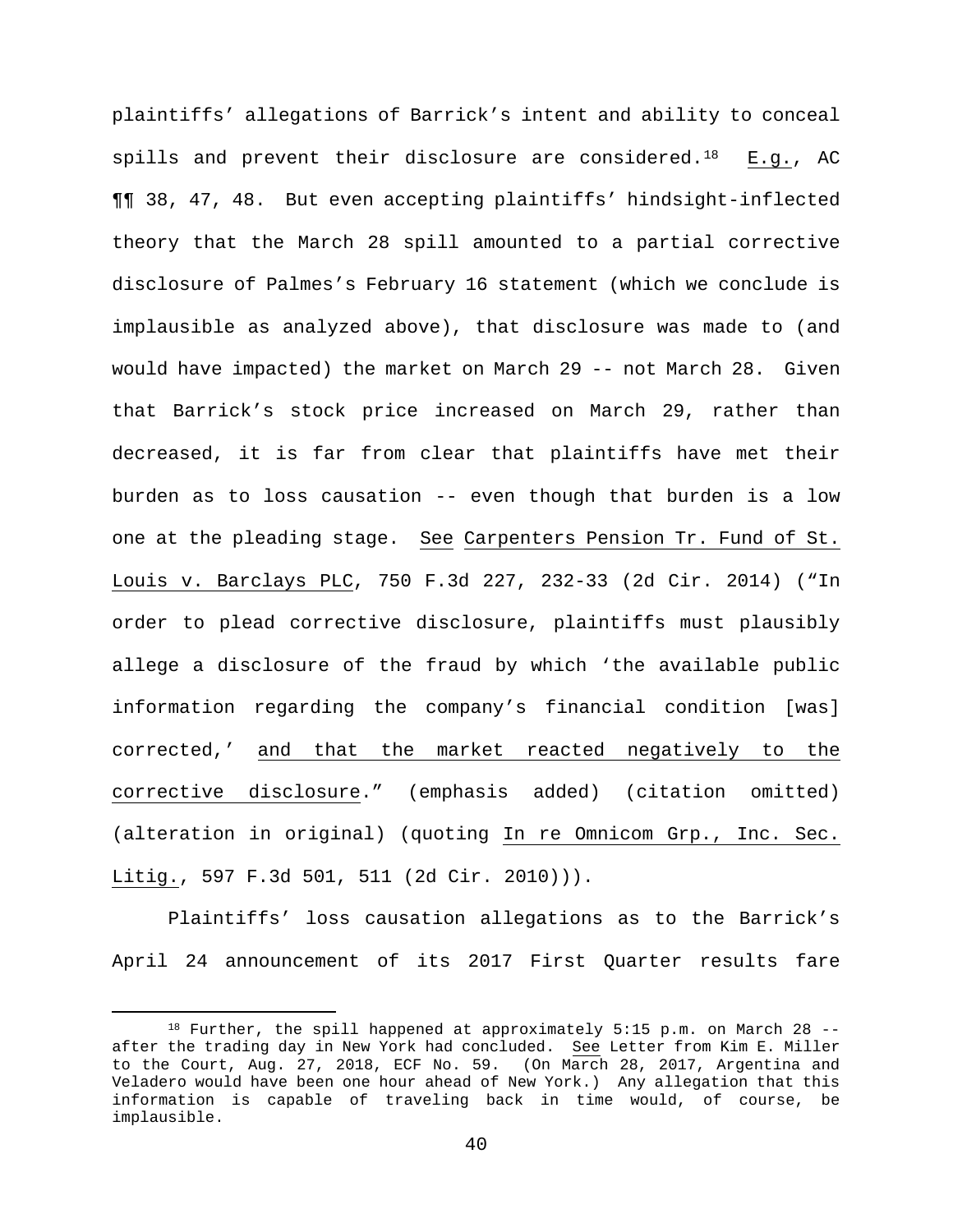better, but only somewhat. Further, while "[p]laintiffs need not demonstrate on a motion to dismiss that the corrective disclosure was the only possible cause for decline in the stock price," id. at 233, plaintiffs would have needed to so prove had their case proceeded beyond this motion to dismiss, see In re Flag Telecom Holdings, Ltd. Sec. Litig., 574 F.3d 29, 36 (2d Cir. 2009) (requiring disaggregation at the proof stage); see also Lentell v. Merrill Lynch & Co., 396 F.3d 161, 174 (2d Cir. 2005) (holding that disaggregation "is a matter of proof at trial"). Defendants identify -- accurately -- that Barrick's April 24 disclosure contained a litany of negative information about the company unrelated to gold production at Veladero. While these arguments are premature on a motion to dismiss and therefore do not form a basis of our dismissal of the section 10(b) and Rule 10b-5 claims to they extent they are based on the March 30 and April 6 statements, there is no reason to believe that these confounding factors would not have presented plaintiffs with serious difficulties of proof were the case to proceed beyond the pleading stage.

### **C. Section 20(a)**

Plaintiffs also allege that the individual defendants, Dushnishky, Raw, Williams, and Palmes, are liable under Section 20(a) of the Exchange Act because they acted as "controlling persons" of Barrick who participated in the alleged securities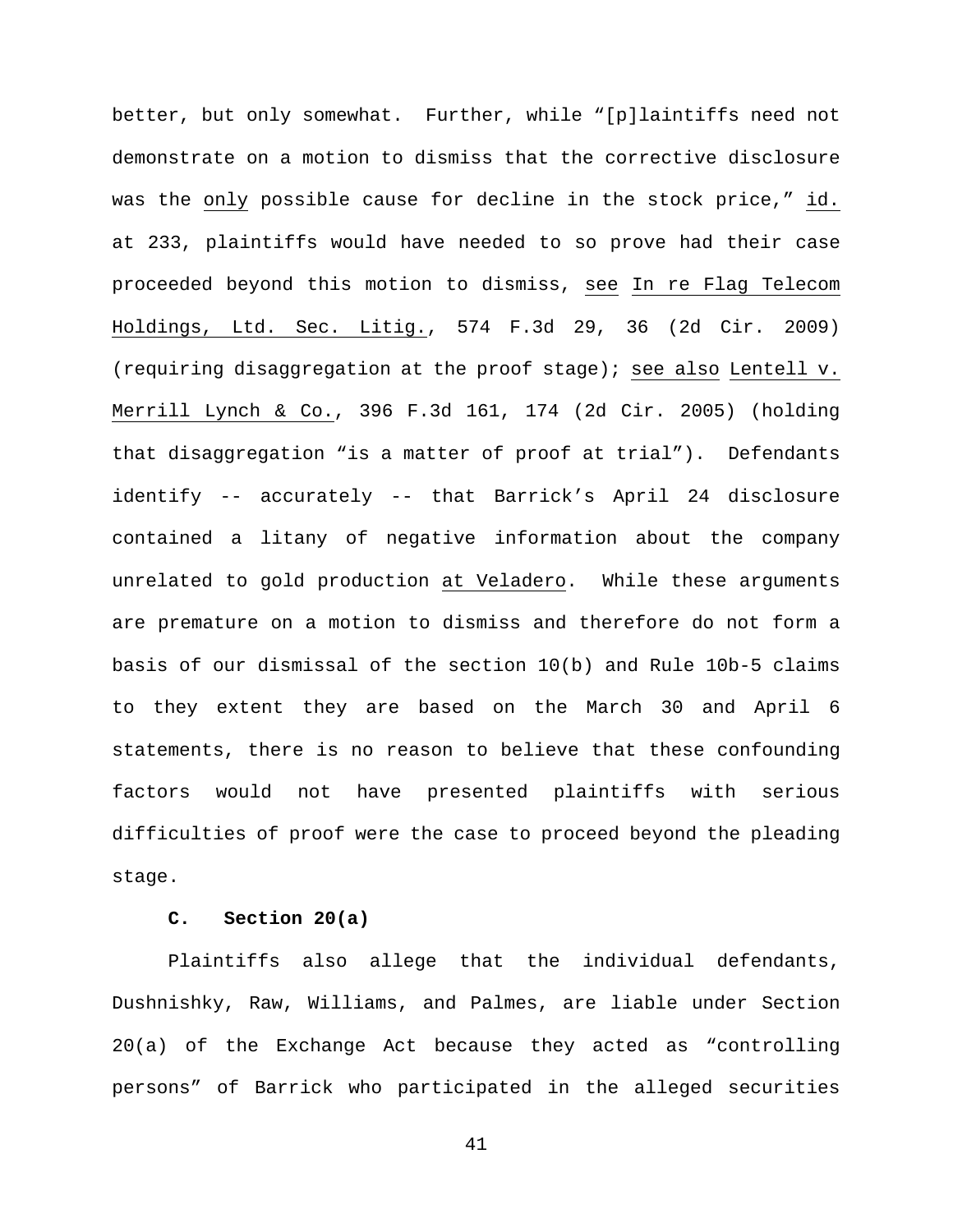fraud. AC ¶¶ 112-17. Section 20(a) provides for joint and several liability for "[e]very person who, directly or indirectly, controls any person liable under any provision of this chapter or of any rule or regulation thereunder . . . unless the controlling person acted in good faith and did not directly or indirectly induce the act or acts constituting the violation or cause of action." 15 U.S.C. § 78t(a). To establish a prima facie case of control-person liability under section 20(a), a plaintiff must sufficiently allege a primary violation by the controlled person. See ATSI, 493 F.3d at 108. Because plaintiffs have failed to plead a primary violation on Barrick's part, their Section 20(a) claims necessarily fail. See Slayton, 604 F.3d at 778.

## **III. Conclusion**

For the foregoing reasons, we grant defendants' motion to dismiss in its entirety. This dismissal will operate with prejudice. Plaintiffs make a token request for leave to amend in their opposition [Pls.' Opp'n 30 n.23], but we conclude that leave to amend would be futile here given the fundamental substantive problems in plaintiffs' allegations. See Lopez v. CTPartners Exec. Search Inc., 173 F. Supp. 3d 12, 44 (S.D.N.Y. 2016) ("[W]here the problems with a claim are 'substantive' rather than the result of an 'inadequately or inartfully pleaded' complaint, an opportunity to replead would be 'futile' and 'should be denied.'" (quoting Cuoco v. Moritsugu, 222 F.3d 99, 112 (2d Cir. 2000))). The